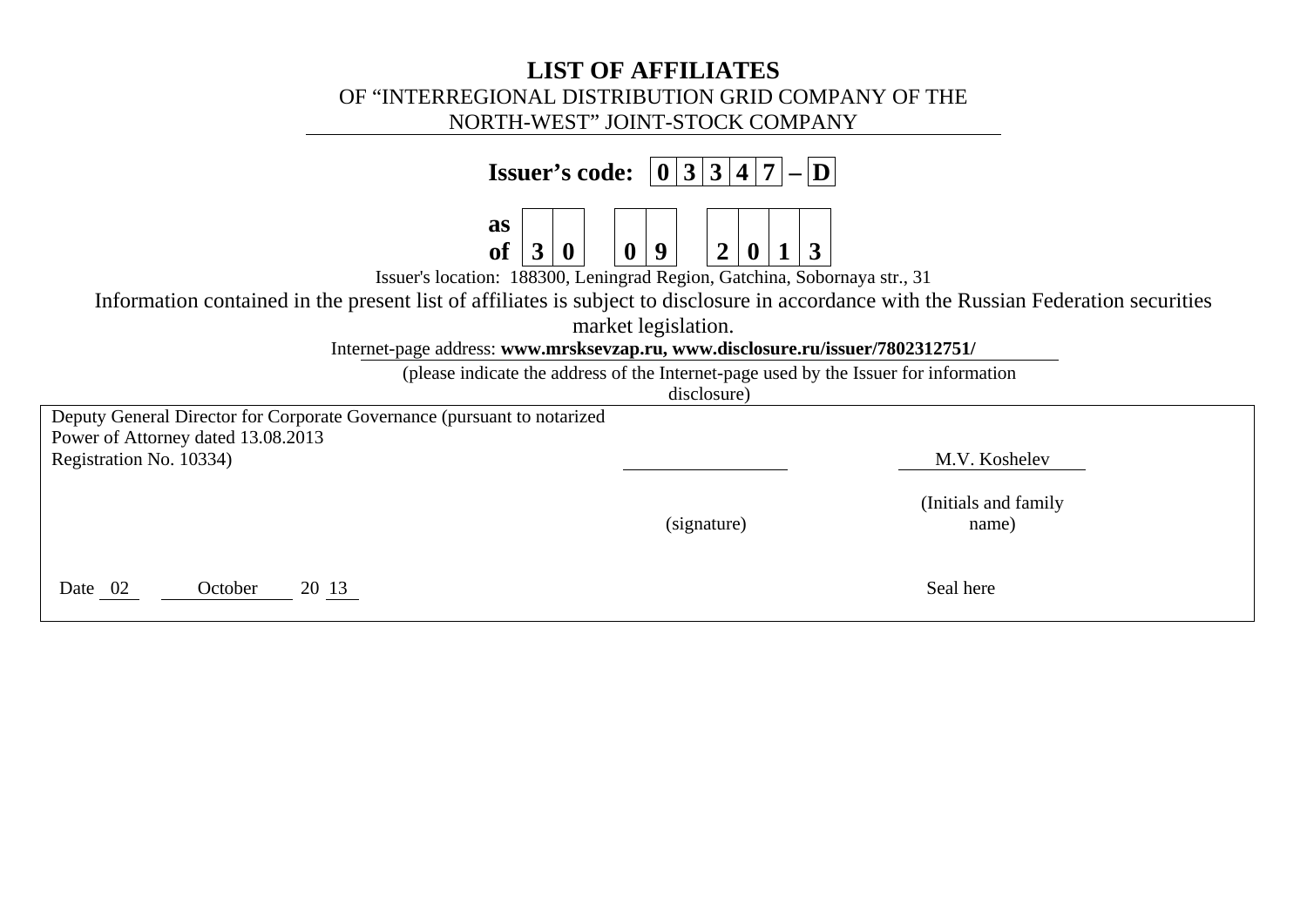**Composition of affiliates as of** 3 0 0 9 2 0 1 3



| Item | Full business name (registered  | Location of legal entity or | Reasons                      | Date of the | Fraction of          | Fraction of joint-   |
|------|---------------------------------|-----------------------------|------------------------------|-------------|----------------------|----------------------|
| No.  | name for a non-commercial       | place of residence of       | for                          | reason(s)   | affiliate's          | stock company's      |
|      | organization)                   | individual (indicated only  | person to be                 | occurrence  | participation in     | ordinary shares      |
|      | <b>or</b>                       | upon the concerned          | qualified as affiliate       |             | joint-stock          | held by affiliate, % |
|      | or given name, patronymic and   | individual's                |                              |             | company's            |                      |
|      | family name                     | consent)                    |                              |             | chartered capital, % |                      |
|      | of affiliate                    |                             |                              |             |                      |                      |
|      | $\overline{2}$                  | $\overline{3}$              |                              | 5           | 6                    | $\overline{7}$       |
|      |                                 |                             | Member of the Board of       |             |                      |                      |
| 1.   | Murov, Andrey Yevgenyevich      |                             | Directors of the joint-stock | 21.06.2013  |                      |                      |
|      |                                 |                             | company.                     |             |                      |                      |
|      |                                 |                             | Member of the Board of       |             |                      |                      |
| 2.   | Dronova, Tatyana Petrovna       |                             | Directors of the joint-stock | 21.06.2013  |                      |                      |
|      |                                 |                             | company                      |             |                      |                      |
|      |                                 |                             | Member of the Board of       |             |                      |                      |
| 3.   | Ageyev, Valery Valentinovich    |                             | Directors of the joint-stock | 21.06.2013  |                      |                      |
|      |                                 |                             | company.                     |             |                      |                      |
|      |                                 |                             | Member of the Board of       |             |                      |                      |
| 4.   | Merzlikina, Mariya Vladimirovna |                             | Directors of the joint-stock | 21.06.2013  |                      |                      |
|      |                                 |                             | company.                     |             |                      |                      |
|      | Bashindzhagyan, Astkhik         |                             | Member of the Board of       |             |                      |                      |
| 5.   | Artashesovna                    |                             | Directors of the joint-stock | 21.06.2013  |                      |                      |
|      |                                 |                             | company.                     |             |                      |                      |
|      |                                 |                             | Member of the Board of       |             |                      |                      |
| 6.   | Chermenteyeva, Yuliya Petrovna  |                             | Directors of the joint-stock | 21.06.2013  |                      |                      |
|      |                                 |                             | company.                     |             |                      |                      |
|      |                                 |                             | Member of the Board of       |             |                      |                      |
| 7.   | Chevkin, Dmitry Alexandrovich   |                             | Directors of the joint-stock | 21.06.2013  |                      |                      |
|      |                                 |                             | company.                     |             |                      |                      |
|      |                                 |                             | Member of the Board of       |             |                      |                      |
| 8.   | Kulikov, Denis Viktorovich      |                             | Directors of the joint-stock | 21.06.2013  |                      |                      |
|      |                                 |                             | company.                     |             |                      |                      |
| 9.   | Pokrovsky, Sergey Vladimirovich |                             | Member of the Board of       | 21.06.2013  |                      |                      |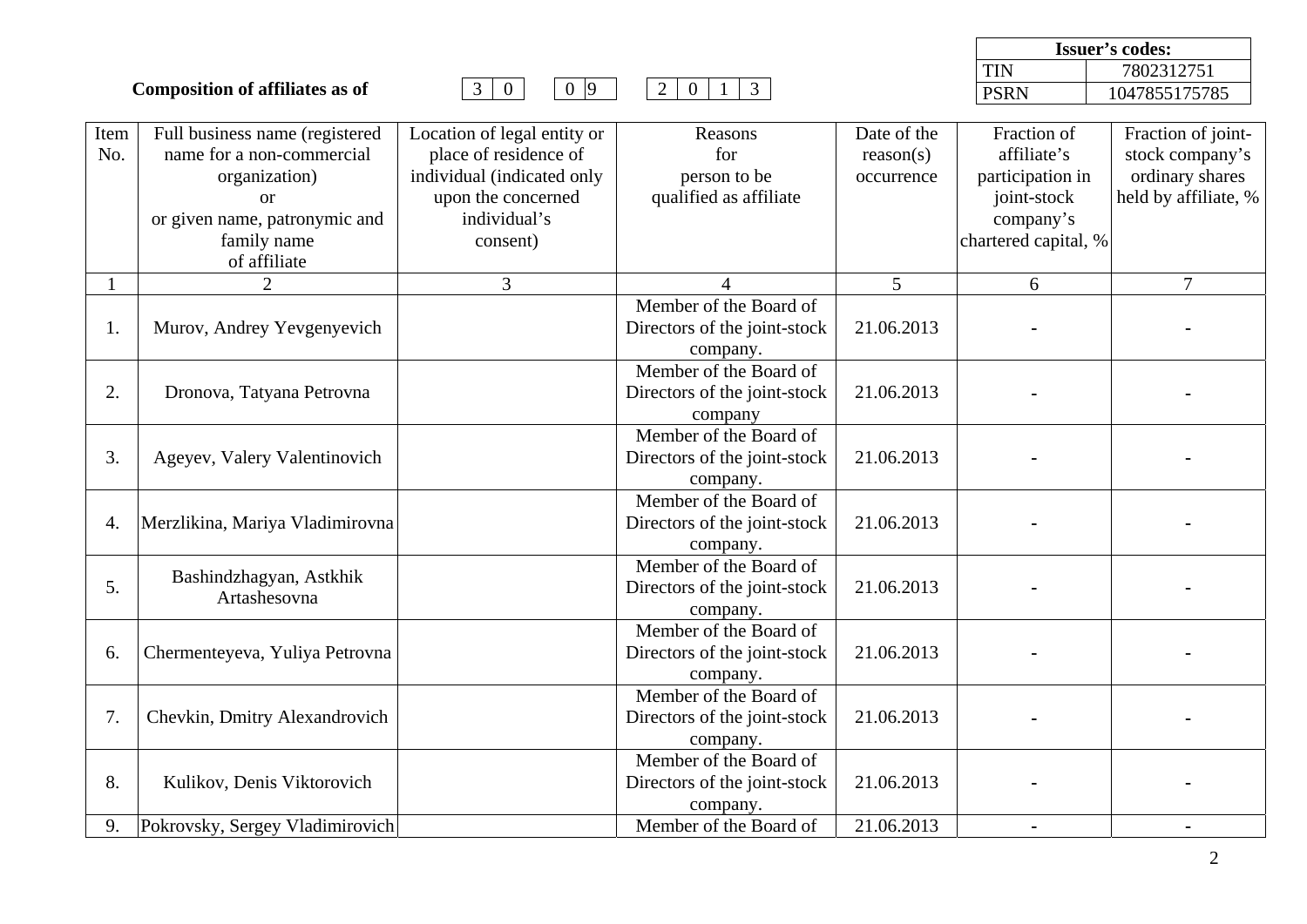|     |                                       | Directors of the joint-stock  |               |  |  |
|-----|---------------------------------------|-------------------------------|---------------|--|--|
|     |                                       | company.                      |               |  |  |
|     |                                       | Member of the Board of        |               |  |  |
|     | 10. Balayeva, Svetlana Alexandrovna   | Directors of the joint-stock  | 21.06.2013    |  |  |
|     |                                       | company.                      |               |  |  |
|     |                                       | <b>General Director</b>       | 01.07.2012    |  |  |
|     |                                       | Chairman of the Collegial     | 01.07.2012    |  |  |
|     |                                       | Executive Body of the joint-  |               |  |  |
|     |                                       | stock company                 |               |  |  |
|     |                                       | The person belongs to the     |               |  |  |
| 11. | Titov, Sergey Gennadyevich            | group the joint-stock         | 01.07.2012    |  |  |
|     |                                       | company belongs to.           |               |  |  |
|     |                                       | The person is a member of     |               |  |  |
|     |                                       | the Board of Directors of the |               |  |  |
|     |                                       | Company.                      | 21.06.2013    |  |  |
|     |                                       | Member of the Collegial       |               |  |  |
| 12. | Mikhalkov, Alexander<br>Vladimirovich | Executive Body of the joint-  | 10.04.2008    |  |  |
|     |                                       | stock company                 |               |  |  |
|     | Koshelev, Mikhail Vasilyevich         | Member of the Collegial       |               |  |  |
| 13. |                                       | Executive Body of the joint-  | 30.08.2013    |  |  |
|     |                                       | stock company                 |               |  |  |
|     |                                       | Member of the Collegial       |               |  |  |
| 14. | Bezdenezhnykh, Oleg                   | Executive Body of the joint-  | 30.08.2013    |  |  |
|     | Arnoldovich                           | stock company                 |               |  |  |
|     |                                       | Member of the Collegial       |               |  |  |
| 15. | Bukata, Dmitry Andreyevich            | Executive Body of the joint-  | 28.12.2011    |  |  |
|     |                                       | stock company                 |               |  |  |
|     |                                       | Member of the Collegial       |               |  |  |
| 16. | Matrosov, Dmitry Lvovich              | Executive Body of the joint-  | 26.10.2012    |  |  |
|     |                                       | stock company                 |               |  |  |
|     | Krautman, Dmitry                      | Member of the Collegial       |               |  |  |
| 17. | Konstantinovich                       | Executive Body of the joint-  | 14.12.2012    |  |  |
|     |                                       | stock company                 |               |  |  |
|     |                                       | Member of the Collegial       |               |  |  |
| 18. | Tiron, Dmitry Petrovich               | Executive Body of the joint-  | 14.12.2012    |  |  |
|     |                                       |                               | stock company |  |  |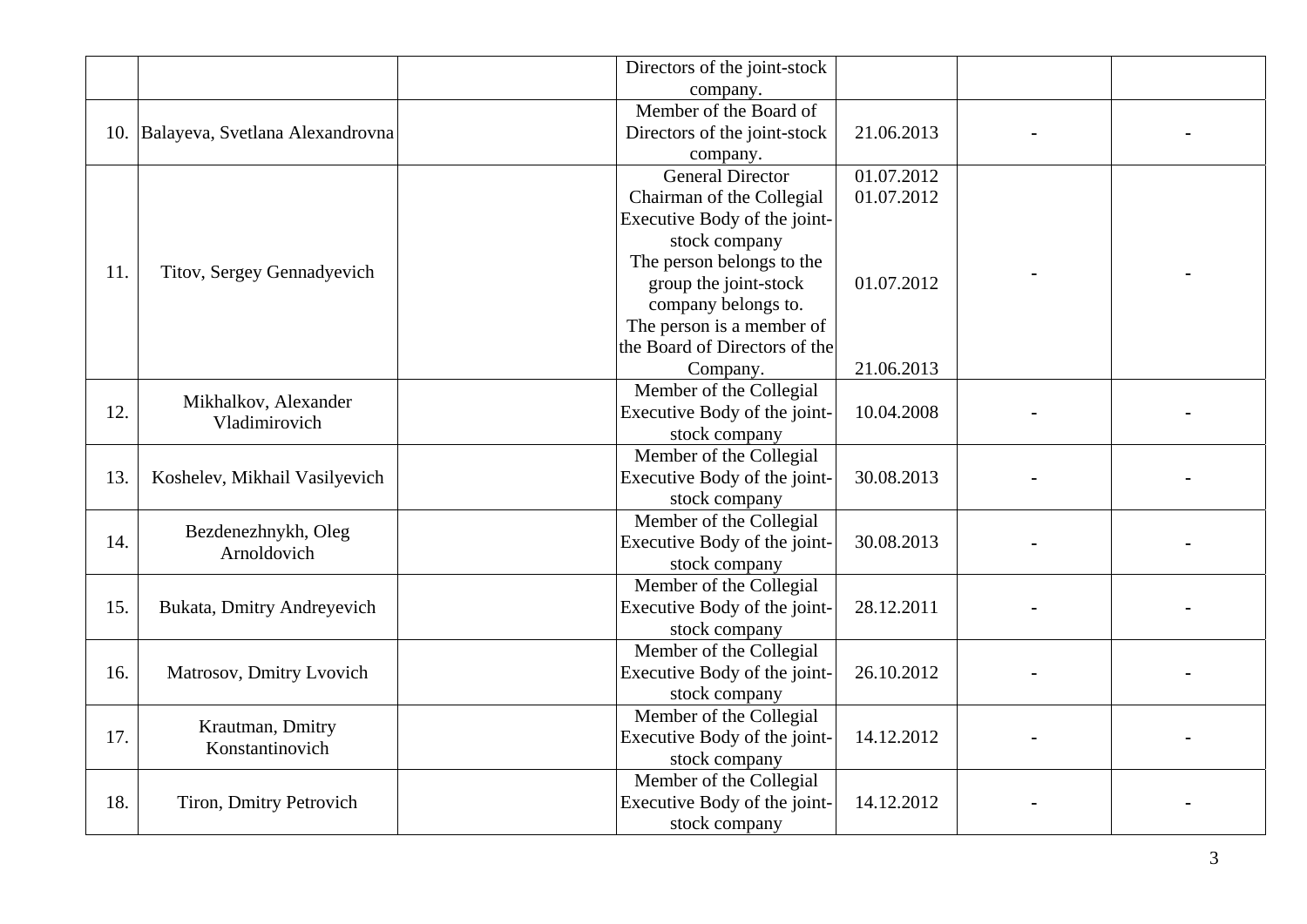|     |                              |                            | Member of the Collegial       |            |        |        |
|-----|------------------------------|----------------------------|-------------------------------|------------|--------|--------|
| 19. | Gorokhov, Andrey Yuryevich   |                            | Executive Body of the joint-  | 08.02.2013 | 0,0013 | 0,0013 |
|     |                              |                            | stock company                 |            |        |        |
|     |                              |                            | Member of the Collegial       |            |        |        |
| 20. | Guba, Dmitry Olegovich       |                            | Executive Body of the joint-  | 22.07.2013 |        |        |
|     |                              |                            | stock company                 |            |        |        |
|     |                              |                            | The person is entitled to     | 01.07.2008 |        |        |
|     |                              |                            | dispose of more than 20% of   |            |        |        |
|     | Joint-Stock Company "Russian | 107996,                    | the voting shares             |            |        |        |
| 21. | Grids"                       | Moscow, Ulansky lane, 26   | of the joint-stock company    |            | 55,38  | 55,38  |
|     |                              |                            | The person belongs to the     |            |        |        |
|     |                              |                            | group the joint-stock         |            |        |        |
|     |                              |                            | company belongs to.           |            |        |        |
|     | Joint-Stock Company "Federal | 117630, Moscow,            | The person belongs to the     |            |        |        |
| 22. | Grid Company of the Unified  | Akademika Chelomeya str.,  | group the joint-stock         | 10.07.2012 |        |        |
|     | Energy System"               | 5A                         | company belongs to.           |            |        |        |
|     |                              |                            | The joint-stock company is    | 01.04.2008 |        |        |
|     |                              |                            | entitled to dispose of more   |            |        |        |
|     |                              |                            | than 20% of the total         |            |        |        |
|     |                              | <b>Russian Federation,</b> | number of votes as per the    |            |        |        |
|     | Joint-Stock Company "Lesnaya | Republic of Karelia,       | shares (fractions,            |            |        |        |
| 23. | Skazka"                      | Pryazha District,          | contributions) constituting   |            |        |        |
|     |                              | Syargilahta Village        | the chartered (share) capital |            |        |        |
|     |                              |                            | of the person in question     |            |        |        |
|     |                              |                            | The person belongs to the     |            |        |        |
|     |                              |                            | group the joint-stock         |            |        |        |
|     |                              |                            | company belongs to.           |            |        |        |
|     |                              |                            | The joint-stock company is    | 01.04.2008 |        |        |
|     |                              |                            | entitled to dispose of more   |            |        |        |
|     |                              |                            | than 20% of the total         |            |        |        |
|     |                              | 180006,                    | number of votes as per the    |            |        |        |
| 24. | Joint-Stock Company          | Pskov,                     | shares (fractions,            |            |        |        |
|     | "Pskovenergoagent"           | Staro-Textilnaya str., 32  | contributions) constituting   |            |        |        |
|     |                              |                            | the chartered (share) capital |            |        |        |
|     |                              |                            | of the person in question     |            |        |        |
|     |                              |                            | The person belongs to the     |            |        |        |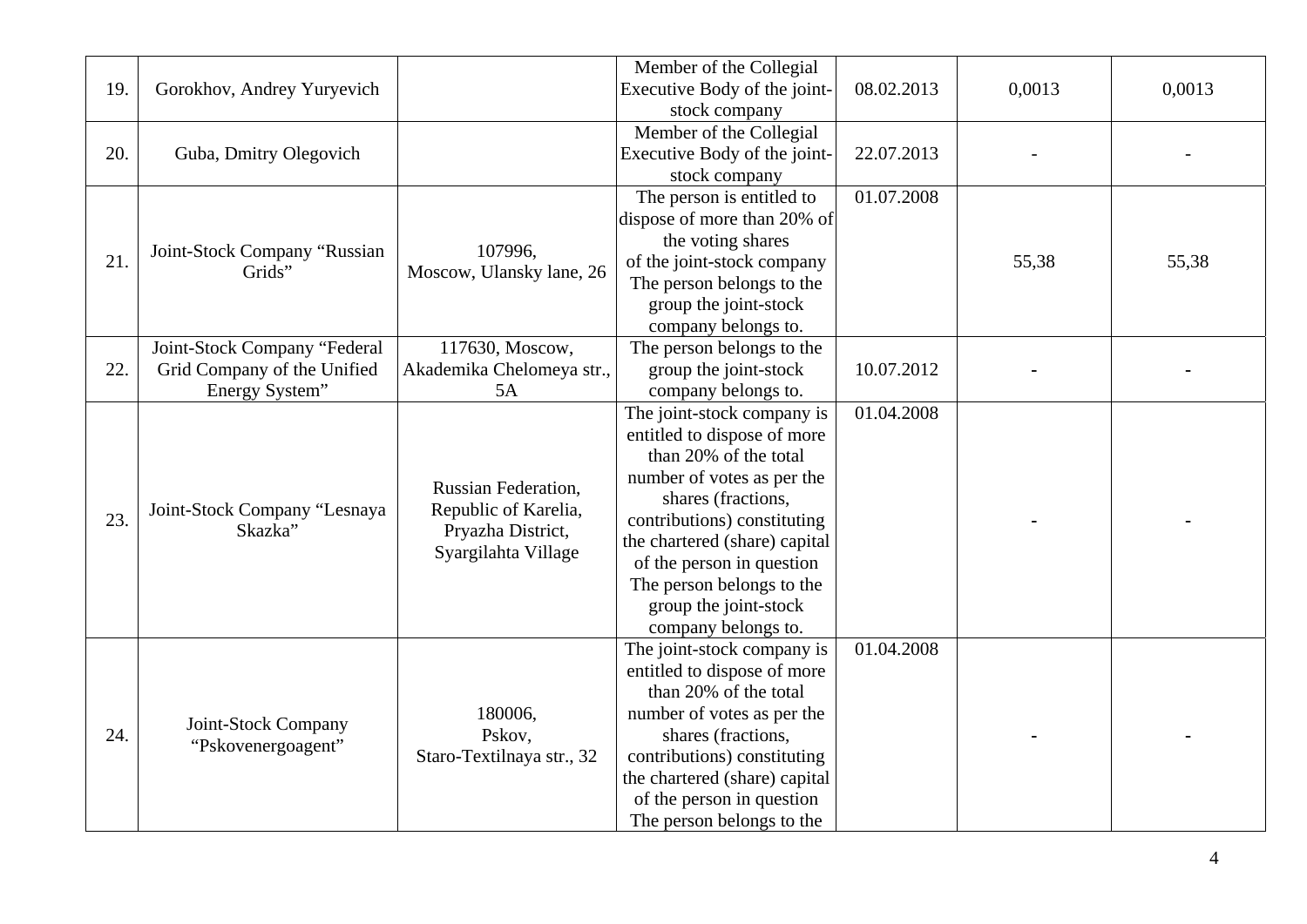|     |                                                                               |                                                                                                    | group the joint-stock<br>company belongs to.                                                                                                                                                                                                                                                                     |            |  |
|-----|-------------------------------------------------------------------------------|----------------------------------------------------------------------------------------------------|------------------------------------------------------------------------------------------------------------------------------------------------------------------------------------------------------------------------------------------------------------------------------------------------------------------|------------|--|
| 25. | Joint-Stock Company<br>"Pskovenergosbyt"                                      | 180004,<br>Pskov,<br>Zavodskaya str., 24                                                           | The joint-stock company is<br>entitled to dispose of more<br>than 20% of the total<br>number of votes as per the<br>shares (fractions,<br>contributions) constituting<br>the chartered (share) capital<br>of the person in question<br>The person belongs to the<br>group the joint-stock<br>company belongs to. | 01.04.2008 |  |
| 26. | Joint-Stock Company<br>"Energoservice of the North-<br>West"                  | 188300, Leningrad Region,<br>Gatchina, Sobornaya str., 31                                          | The joint-stock company is<br>entitled to dispose of more<br>than 20% of the total<br>number of votes as per the<br>shares (fractions,<br>contributions) constituting<br>the chartered (share) capital<br>of the person in question<br>The person belongs to the<br>group the joint-stock<br>company belongs to. | 28.01.2011 |  |
| 27. | <b>Limited Liability Company</b><br>"Murmashi" Cable TV Studio"               | 184355, Murmansk Region,<br>Kola District, Murmashi<br>Urban-type Settlement,<br>Misyakova str., 1 | The joint-stock company is<br>entitled to dispose of more<br>than 20% of the total<br>number of votes as per the<br>shares (fractions,<br>contributions) constituting<br>the chartered (share) capital<br>of the person in question                                                                              | 31.07.2012 |  |
| 28. | Joint-Stock Company<br>"Interregional Distribution Grid<br>Company of Center" | 127018, Russia, Moscow,<br>$2nd$ Yamskaya str.,.4                                                  | The person belongs to the<br>group the joint-stock<br>company belongs to.                                                                                                                                                                                                                                        | 01.07.2008 |  |
| 29. | Joint-Stock Company                                                           | Tambov Region,                                                                                     |                                                                                                                                                                                                                                                                                                                  | 01.07.2008 |  |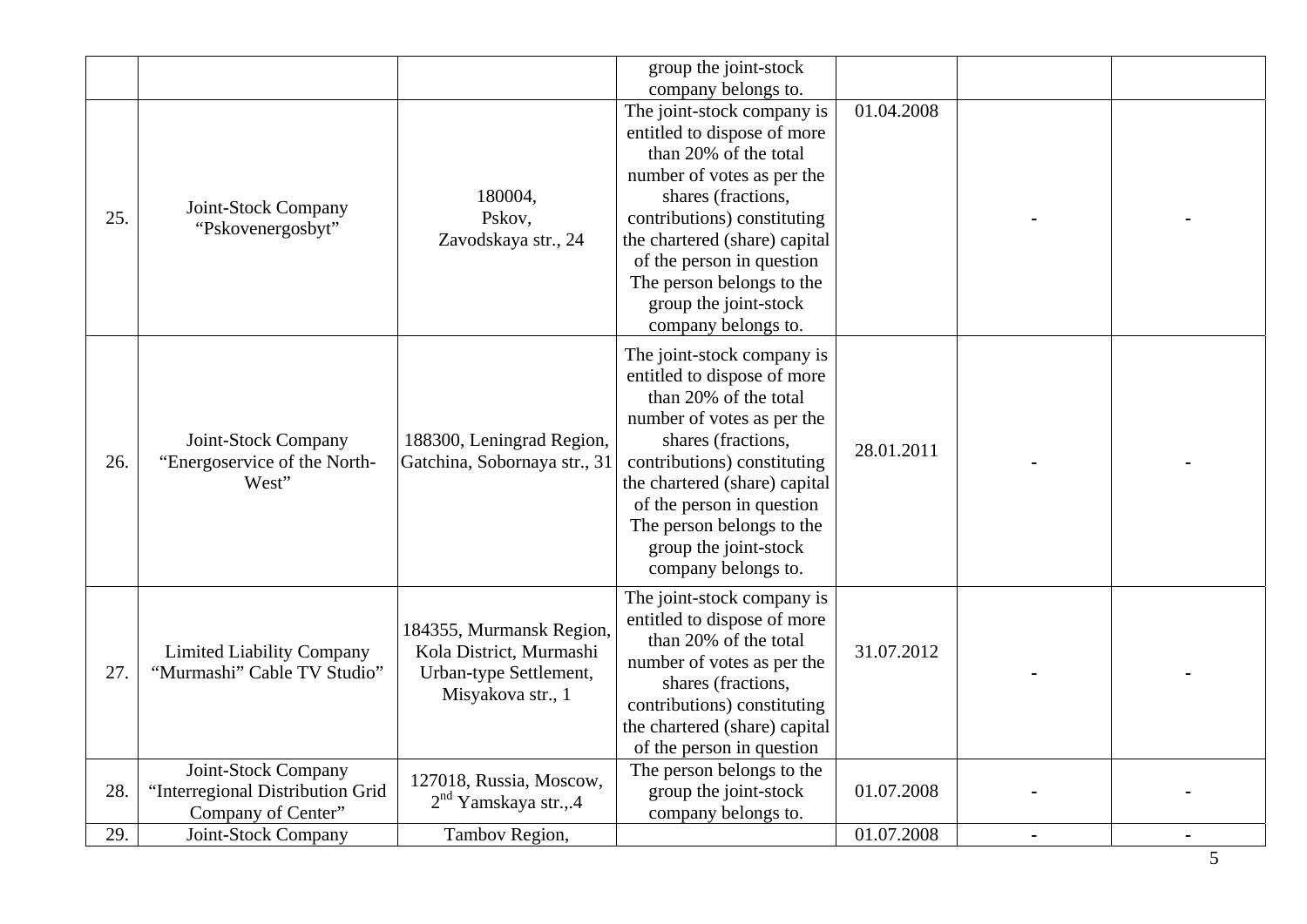|     | "Energetik"                                                                    | Novaya Lyada District<br>Center Settlement,                                  | The person belongs to the<br>group the joint-stock                        |            |  |
|-----|--------------------------------------------------------------------------------|------------------------------------------------------------------------------|---------------------------------------------------------------------------|------------|--|
|     |                                                                                | Sanatornaya str., 1                                                          | company belongs to.                                                       |            |  |
| 30. | Joint-Stock Company "Yaroslavl<br>Electric Power Grid Company"                 | 150042,<br>Yaroslavl,<br>Blyucher str., 26                                   | The person belongs to the<br>group the joint-stock<br>company belongs to. | 01.07.2008 |  |
| 31. | Joint-Stock Company "Moscow<br><b>United Electric Power Grid</b><br>Company"   | 115114,<br>Moscow,<br>2 <sup>nd</sup> Paveletsky passage, 3<br>Building 2    | The person belongs to the<br>group the joint-stock<br>company belongs to. | 01.07.2008 |  |
| 32. | Joint-Stock Company<br>"Energocenter"                                          | 142117,<br>Moscow Region,<br>Podolsk, Kirova str., 65                        | The person belongs to the<br>group the joint-stock<br>company belongs to. | 01.07.2008 |  |
| 33. | Joint-Stock Company<br>"Interregional Distribution Grid<br>Company of Ural"    | 620026,<br>Yekaterinburg, Mamina-<br>Sibiryaka str.,<br>140                  | The person belongs to the<br>group the joint-stock<br>company belongs to. | 01.07.2008 |  |
| 34. | Joint-Stock Company<br>"Yekaterinburgenergosbyt"                               | 620144,<br>Yekaterinburg,<br>Surikova str., 48                               | The person belongs to the<br>group the joint-stock<br>company belongs to. | 01.07.2008 |  |
| 35. | <b>Limited Liability Company</b><br>"Uralenergotrans"                          | 620026,<br>Yekaterinburg,<br>Mamina-Sibiryaka str., 140                      | The person belongs to the<br>group the joint-stock<br>company belongs to. | 09.08.2010 |  |
| 36. | Joint-Stock Company<br>"Yekaterinburg Electric Power<br>Grid Company"          | 6200014,<br>Yekaterinburg,<br>Borisa Yeltsina str.,                          | The person belongs to the<br>group the joint-stock<br>company belongs to. | 01.07.2008 |  |
| 37. | Joint-Stock Company<br>"Interregional Distribution Grid<br>Company of Siberia" | 660021,<br>Krasnoyarsk,<br>Bograda str., 144a                                | The person belongs to the<br>group the joint-stock<br>company belongs to. | 01.07.2008 |  |
| 38. | Joint-Stock Company<br>"Tyvaenergo"                                            | 667001, Russian Federation,<br>Republic of Tyva, Kyzyl,<br>Rabochaya str., 4 | The person belongs to the<br>group the joint-stock<br>company belongs to. | 01.07.2008 |  |
| 39. | <b>Limited Liability Company</b>                                               | 357506, Stavropol Territory,                                                 | The person belongs to the                                                 | 13.06.2012 |  |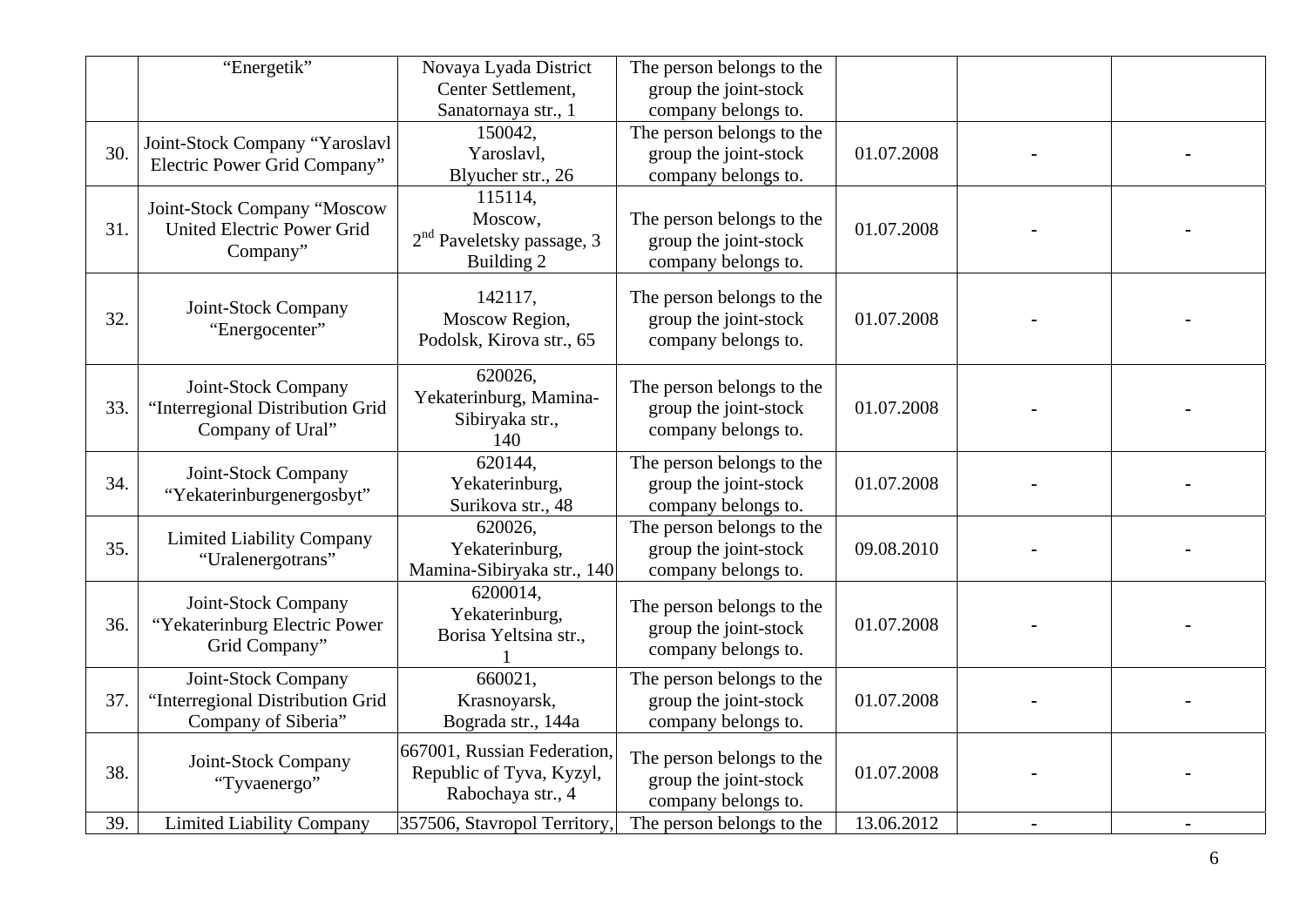|     | "Yurenergoconsult"                                                                              | Pyatigorsk,<br>295 Strelkovoy Divizii str.,<br>18                                                  | group the joint-stock<br>company belongs to.                              |            |  |
|-----|-------------------------------------------------------------------------------------------------|----------------------------------------------------------------------------------------------------|---------------------------------------------------------------------------|------------|--|
| 40. | Joint-Stock Company<br>"Sibirsetremont"                                                         | 650021, Kemerovo Region,<br>Kemerovo, Stantsionnaya<br>str., 17                                    | The person belongs to the<br>group the joint-stock<br>company belongs to. | 01.07.2008 |  |
|     | 41. Joint-Stock Company "Sotssfera"                                                             | 644518, Omsk Region,<br>Omsk District,<br>Chernoluchye Settlement,<br>Strelnikov recreation center | The person belongs to the<br>group the joint-stock<br>company belongs to. | 01.07.2008 |  |
| 42. | Joint-Stock Company<br>"Sibirelektrosetservice"                                                 | 660062, Krasnoyarsk,<br>Vilskogo str., 7                                                           | The person belongs to the<br>group the joint-stock<br>company belongs to. | 01.07.2008 |  |
| 43. | Joint-Stock Company<br>"Interregional Distribution Grid<br>Company of Center and<br>Privolzhye" | 603950,<br>Nizhny Novgorod,<br>Rozhdestvenskaya str., 33                                           | The person belongs to the<br>group the joint-stock<br>company belongs to. | 01.07.2008 |  |
| 44. | Joint-Stock Company "PSH<br>"Luchinskoye"                                                       | 601225, Vladimir Region,<br>Sobinka District,<br>Luchinskoye Village                               | The person belongs to the<br>group the joint-stock<br>company belongs to. | 01.07.2008 |  |
| 45. | Joint-Stock Company "Motor<br>Transport Facilities"                                             | Kirov Region, Orichi<br>District,<br>Orichi Settlement,<br>Yuzhnaya str., 50                       | The person belongs to the<br>group the joint-stock<br>company belongs to. | 01.07.2008 |  |
| 46. | Joint-Stock Company<br>"Sanatorium-Preventorium<br>"Energetik"                                  | Udmurt Republic,<br>Izhevsk,<br>Aviatsionnaya str., 10                                             | The person belongs to the<br>group the joint-stock<br>company belongs to. | 01.07.2008 |  |
| 47. | <b>Closed Joint-Stock Company</b><br>"Svet"                                                     | 606440, Nizhny Novgorod<br>Region, Bor,<br>Lunacharskogo str., 8                                   | The person belongs to the<br>group the joint-stock<br>company belongs to. | 01.07.2008 |  |
| 48. | Joint-Stock Company<br>"Berendeyevskoye"                                                        | 606241, Nizhny Novgorod<br>Region,<br>Lyskovo District,<br>Berendeyevka Rural                      | The person belongs to the<br>group the joint-stock<br>company belongs to. | 01.07.2008 |  |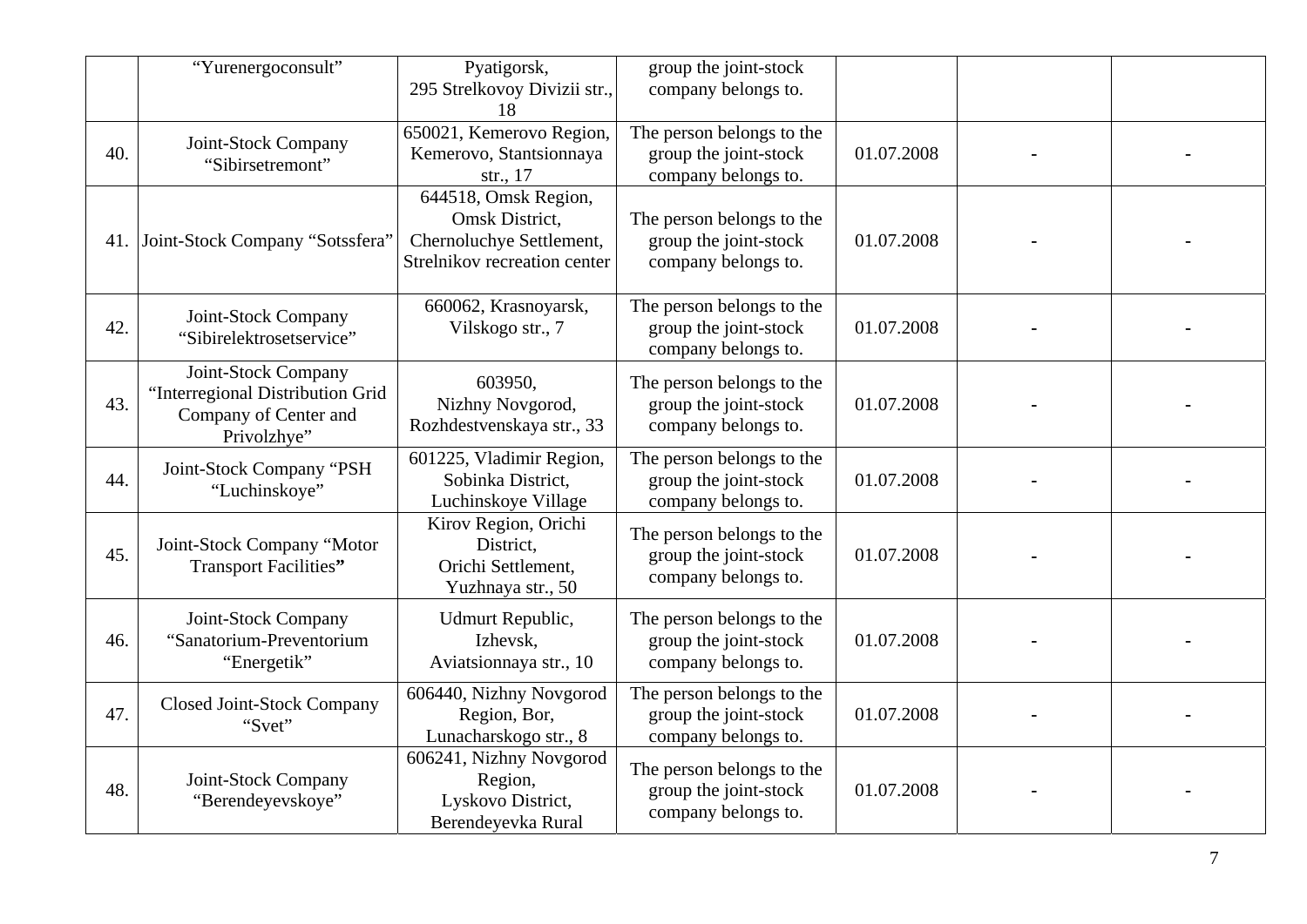|     |                                                                                                         | Settlement                                                                                          |                                                                           |            |  |
|-----|---------------------------------------------------------------------------------------------------------|-----------------------------------------------------------------------------------------------------|---------------------------------------------------------------------------|------------|--|
| 49. | Joint-Stock Company<br>"Interregional Distribution Grid<br>Company of Volga"                            | Saratov,<br>Pervomaiskaya str.,<br>42/44                                                            | The person belongs to the<br>group the joint-stock<br>company belongs to. | 01.07.2008 |  |
| 50. | Joint-Stock Company "Social<br>Sphere - M"                                                              | 430003,<br>Mordovia,<br>Saransk,<br>Lenina pr, 50                                                   | The person belongs to the<br>group the joint-stock<br>company belongs to. | 01.07.2008 |  |
| 51. | Joint-Stock Company<br>"Sanatorium-Preventorium<br>"Solnechny"                                          | 460023,<br>Orenburg,<br>Turbinnaya str., 58                                                         | The person belongs to the<br>group the joint-stock<br>company belongs to. | 01.07.2008 |  |
| 52. | Joint-Stock Company "Chuvash<br>Motor Transport Company"                                                | 429954,<br>Novocheboksarsk,<br>Promyshlennaya str., 21                                              | The person belongs to the<br>group the joint-stock<br>company belongs to. | 01.07.2008 |  |
| 53. | Joint-Stock Company<br>"Interregional Distribution Grid<br>Company of South"                            | 344002, Rostov-on-Don,<br>Bolshaya Sadovaya str., 49                                                | The person belongs to the<br>group the joint-stock<br>company belongs to. | 01.07.2008 |  |
| 54. | Joint-Stock Company<br>"Volgogradsetremont"                                                             | 400066,<br>Volgograd,<br>Granovitaya str., 1a                                                       | The person belongs to the<br>group the joint-stock<br>company belongs to. | 01.07.2008 |  |
| 55. | Joint-Stock Company<br>"A.A. Grechko Agricultural<br>Enterprise"                                        | Rostov Region, Kuibyshevo<br>District, Kuibyshevo Rural<br>Settlement,<br>Teatralnaya str.,21       | The person belongs to the<br>group the joint-stock<br>company belongs to. | 01.07.2008 |  |
| 56. | Joint-Stock Company<br>"Sokolovskoye" Agricultural<br>Enterprise"                                       | Rostov Region,<br>Novoshakhtinsk-10,<br>Sokolovo-Kundryuchensky<br>Settlement,<br>Kurskaya str., 32 | The person belongs to the<br>group the joint-stock<br>company belongs to. | 01.07.2008 |  |
| 57. | Joint-Stock Company<br>"Energetik" Recreation Center"                                                   | 352818, Krasnodar<br>Territory, Tuapse District,<br>Shepsi Station,<br>Shkolnaya str., 3            | The person belongs to the<br>group the joint-stock<br>company belongs to. | 01.07.2008 |  |
| 58. | Joint-Stock Company "Research<br><b>Engineering Center of</b><br><b>Interregional Distribution Grid</b> | 105062,<br>Moscow,<br>Chaplygina str., 6                                                            | The person belongs to the<br>group the joint-stock<br>company belongs to. | 15.09.2010 |  |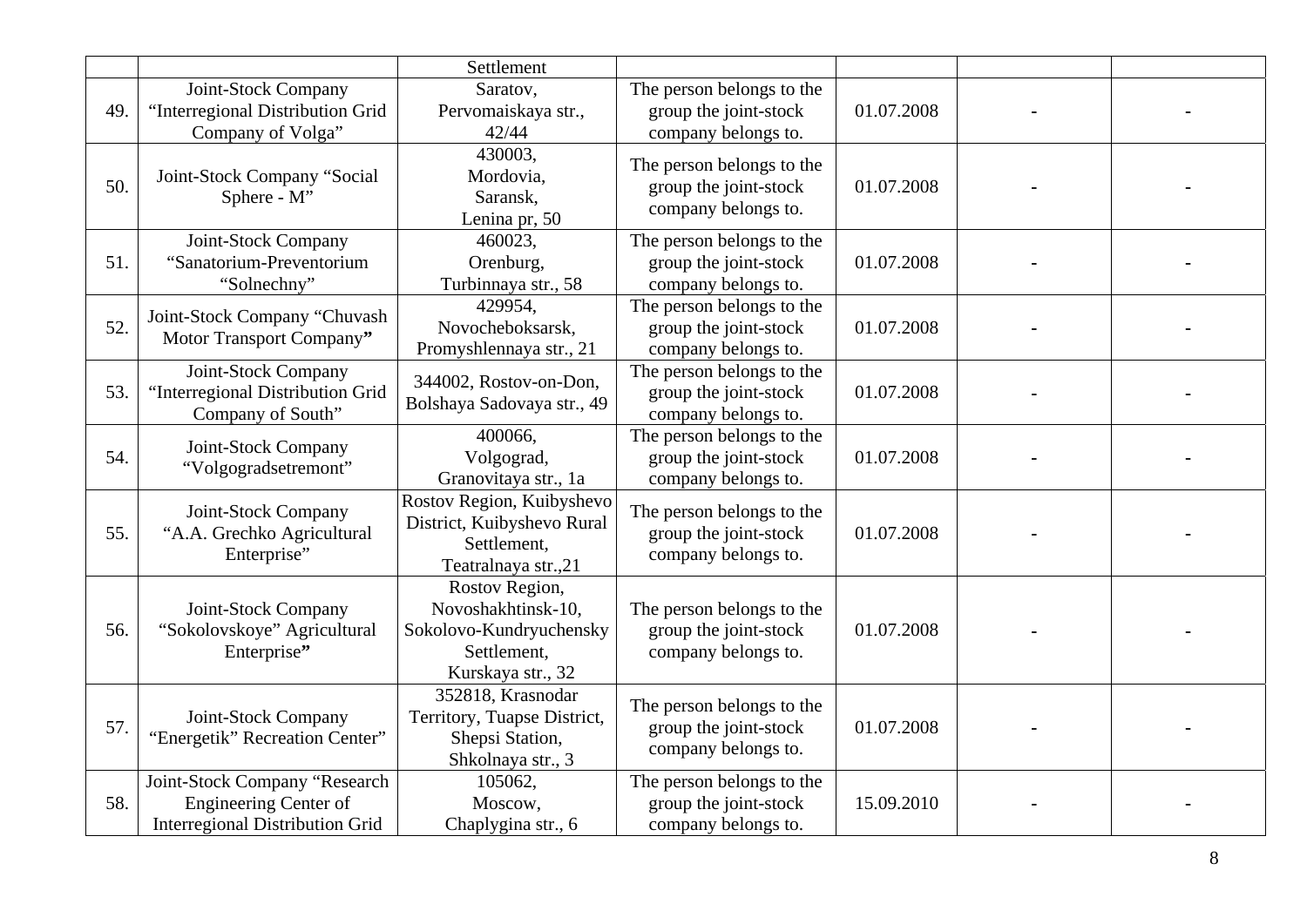|     | Companies"                                                                             |                                                                          |                                                                           |            |                |  |
|-----|----------------------------------------------------------------------------------------|--------------------------------------------------------------------------|---------------------------------------------------------------------------|------------|----------------|--|
| 59. | Joint-Stock Company<br>"VNIPIenergoprom<br>Association"                                | 105094,<br>Moscow, Semenovskaya<br>emb., 2/1                             | The person belongs to the<br>group the joint-stock<br>company belongs to. | 01.07.2008 |                |  |
| 60. | Joint-Stock Company "VTI<br><b>Thermal Power Equipment</b><br>Special Design Bureau"   | Moscow, Avtozavodsky<br>passage, 4, Block 1                              | The person belongs to the<br>group the joint-stock<br>company belongs to. | 01.07.2008 |                |  |
| 61. | Joint-Stock Company for Power<br><b>Industry and Electrification</b><br>"Lenenergo"    | 196247,<br>Saint-Petersburg,<br>Konstitutsii sq., 1                      | The person belongs to the<br>group the joint-stock<br>company belongs to. | 01.07.2008 |                |  |
| 62. | Closed Joint-Stock Company<br>"Lenenergospetsremont"                                   | 191180,<br>Saint-Petersburg,<br>Vasilevsky Island, Line 12,<br>43 Lit. A | The person belongs to the<br>group the joint-stock<br>company belongs to. | 01.07.2008 |                |  |
| 63. | Joint-Stock Company for Power<br><b>Industry and Electrification</b><br>"Yantarenergo" | Kaliningrad,<br>Teatralnaya str., 34                                     | The person belongs to the<br>group the joint-stock<br>company belongs to. | 01.07.2008 |                |  |
| 64. | Joint-Stock Company<br>"Yantarenergosbyt"                                              | Kaliningrad,<br>Darwina str., 10                                         | The person belongs to the<br>group the joint-stock<br>company belongs to. | 01.07.2008 |                |  |
| 65. | Joint-Stock Company<br>"Kaliningrad Generating<br>Company"                             | Kaliningrad, Pravaya emb.,<br>10a                                        | The person belongs to the<br>group the joint-stock<br>company belongs to. | 01.07.2008 |                |  |
| 66. | Kabardino-Balkarian Joint-Stock<br>Company for Power Industry and<br>Electrification   | 360000.<br>Kabardino-Balkarian<br>Republic, Nalchik,<br>Shchorsa str., 6 | The person belongs to the<br>group the joint-stock<br>company belongs to. | 01.07.2008 |                |  |
| 67. | Joint-Stock Company<br>"Karachayevo-<br>Cherkesskenergo"                               | Karachay-Cherkess<br>Republic,<br>Cherkessk, Osmana<br>Kasayeva str., 3  | The person belongs to the<br>group the joint-stock<br>company belongs to. | 01.07.2008 |                |  |
| 68. | Joint-Stock Company<br>"Kalmenergosbyt"                                                | 358000.<br>Republic of Kalmykia,<br>Elista,<br>Lermontova str., 7-a      | The person belongs to the<br>group the joint-stock<br>company belongs to. | 01.07.2008 |                |  |
| 69. | Joint-Stock Company                                                                    | 357506, Stavropol Territory,                                             | The person belongs to the                                                 | 01.07.2008 | $\blacksquare$ |  |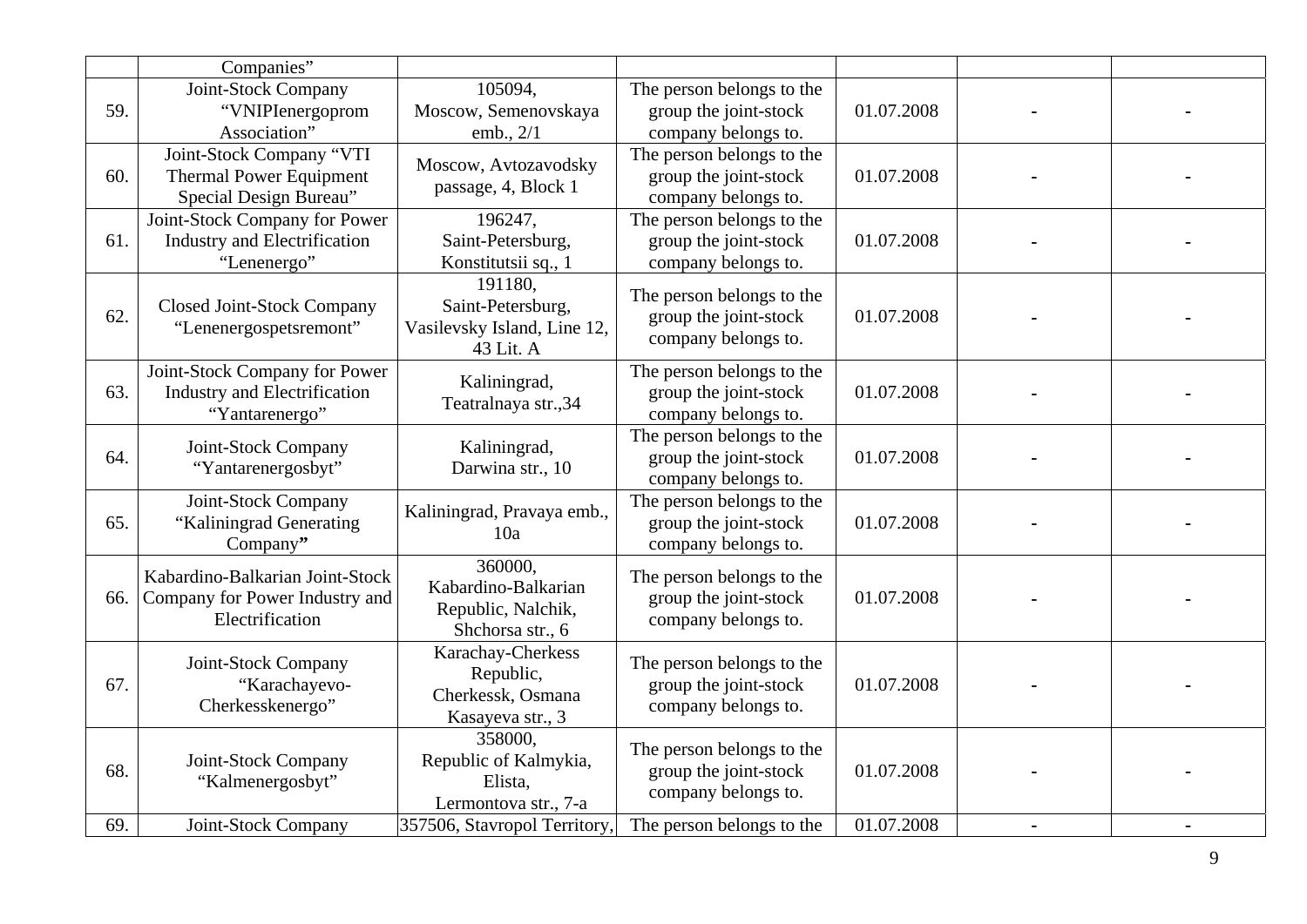|     | "Interregional Distribution Grid<br>Company of North Caucasus"                                                                                                                    | Pyatigorsk,<br>Energetik Settlement,<br>Podstantsionnaya str.,18                                     | group the joint-stock<br>company belongs to.                              |            |  |
|-----|-----------------------------------------------------------------------------------------------------------------------------------------------------------------------------------|------------------------------------------------------------------------------------------------------|---------------------------------------------------------------------------|------------|--|
| 70. | Joint-Stock Company "Tomsk<br>Distribution Company"                                                                                                                               | 634041,<br>Tomsk, Kirova pr., 36                                                                     | The person belongs to the<br>group the joint-stock<br>company belongs to. | 01.07.2008 |  |
| 71. | Joint-Stock Company for Power<br><b>Industry and Electrification</b><br>"Tyumenenergo"                                                                                            | 628406, Tyumen Region,<br>Khanty-Mansi Autonomous<br>Area-Yugra, Surgut,<br>Universitetskaya str., 4 | The person belongs to the<br>group the joint-stock<br>company belongs to. | 01.07.2008 |  |
| 72. | Joint-Stock Company<br>"Tyvaenergosbyt"                                                                                                                                           | 667004,<br>Republic of Tyva,<br>Kyzyl,<br>Kolkhoznaya str., 2                                        | The person belongs to the<br>group the joint-stock<br>company belongs to. | 01.07.2008 |  |
| 73. | Joint-Stock Company<br>"Administration for Fiber-Optic<br><b>Communication Lines on</b><br>Overhead Transmission Lines of<br><b>Interregional Distribution Grid</b><br>Companies" | 115184<br>Moscow,<br>Bolshaya Tatarskaya str.,<br>35, Building 6                                     | The person belongs to the<br>group the joint-stock<br>company belongs to. | 15.04.2011 |  |
| 74. | Joint-Stock Company "North-<br>Western Energy EC Real Estate"                                                                                                                     | 191036,<br>Saint-Petersburg, Nevsky<br>pr., 111/3                                                    | The person belongs to the<br>group the joint-stock<br>company belongs to. | 01.07.2008 |  |
| 75. | Joint-Stock Company "Southern<br>Energy EC Real Estate"                                                                                                                           | 344002, Rostov-on-Don,<br>Budenovsky pr, 2, Office<br>105                                            | The person belongs to the<br>group the joint-stock<br>company belongs to. | 01.07.2008 |  |
| 76. | Joint-Stock Company "Ural<br>Energy EC Real Estate"                                                                                                                               | 620075,<br>Yekaterinburg,<br>Pervomaiskaya str.,<br>56                                               | The person belongs to the<br>group the joint-stock<br>company belongs to. | 01.07.2008 |  |
| 77. | Joint-Stock Company "Siberian<br><b>Energy STC Real Estate"</b>                                                                                                                   | 630132,<br>Novosibirsk,<br>Dimitrova pr, 7                                                           | The person belongs to the<br>group the joint-stock<br>company belongs to. | 01.07.2008 |  |
| 78. | Joint-Stock Company                                                                                                                                                               | 105094,                                                                                              | The person belongs to the                                                 | 01.07.2008 |  |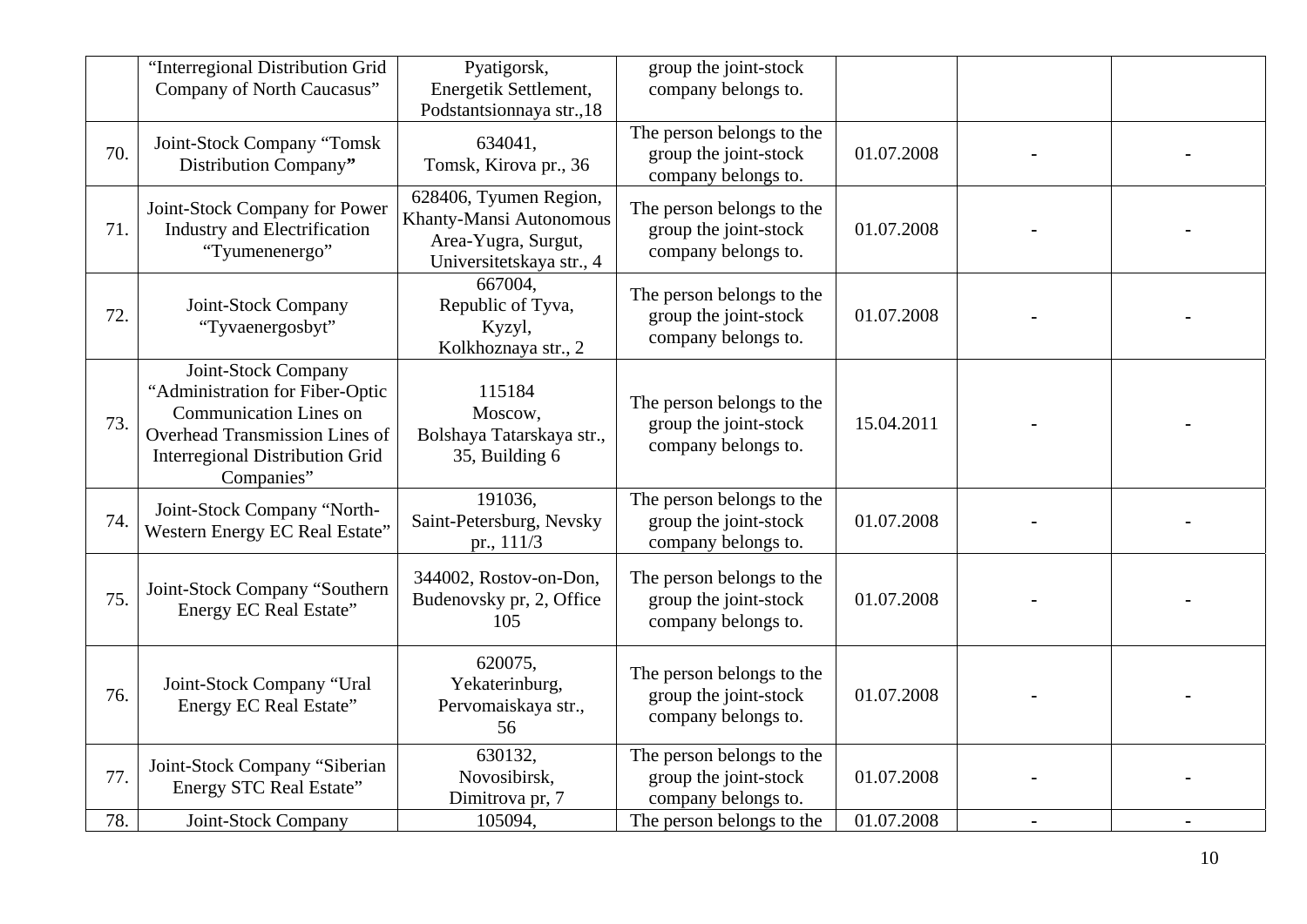|     | "VNIPIenergoprom Real<br>Estate"                                                          | Moscow, Semenovskaya<br>emb., 2/1                                 | group the joint-stock<br>company belongs to.                              |            |  |
|-----|-------------------------------------------------------------------------------------------|-------------------------------------------------------------------|---------------------------------------------------------------------------|------------|--|
| 79. | Joint-Stock Company "Povolzhye<br><b>Energy EC Real Estate"</b>                           | 443001.<br>Samara,<br>Samarskaya str.,<br>203 "B"                 | The person belongs to the<br>group the joint-stock<br>company belongs to. | 01.07.2008 |  |
| 80. | Joint-Stock Company<br>"UES EC Real Estate"                                               | 125933,<br>Moscow, Volokolamskoye<br>highway, 2                   | The person belongs to the<br>group the joint-stock<br>company belongs to. | 01.07.2008 |  |
| 81. | Joint-Stock Company<br>"Moskabelenergoremont"                                             | 115569,<br>Moscow,<br>Shipilovskaya str.,<br>13, Building 2       | The person belongs to the<br>group the joint-stock<br>company belongs to. | 01.07.2008 |  |
| 82. | Joint-Stock Company<br>"Moskabelsetmontazh"                                               | 107140,<br>Moscow,<br>N. Krasnoselskaya str., 6,<br>Building 1    | The person belongs to the<br>group the joint-stock<br>company belongs to. | 01.07.2008 |  |
| 83. | Joint-Stock Company<br>"Electrotechnical Equipment<br>Repair Plant"                       | 152201, Moscow,<br>Starokashirskoye highway,<br>4A                | The person belongs to the<br>group the joint-stock<br>company belongs to. | 01.07.2008 |  |
| 84. | Joint-Stock Company<br>"Chechenenergo"                                                    | Chechen Republic,<br>Grozny,<br>Staropromyslovskoye<br>highway, 6 | The person belongs to the<br>group the joint-stock<br>company belongs to. | 01.07.2008 |  |
| 85. | Joint-Stock Company "North-<br><b>Western Energy Management</b><br>Company"               | 191186, Saint-Petersburg,<br>Marsovo Pole Territory, 1            | The person belongs to the<br>group the joint-stock<br>company belongs to. | 01.07.2008 |  |
| 86. | Joint-Stock Company "Dagestan<br>Retail Energy Company"                                   | Makhachkala,<br>Dakhadayeva str.,73                               | The person belongs to the<br>group the joint-stock<br>company belongs to. | 01.07.2008 |  |
| 87. | Joint-Stock Company for Power<br><b>Industry and Electrification</b><br>"Ingushenergo"    | Republic of Ingushetia,<br>Nazran,<br>Mutaliyeva str.,23          | The person belongs to the<br>group the joint-stock<br>company belongs to. | 01.07.2008 |  |
| 88. | Joint-Stock Company for Power<br><b>Industry and Electrification</b><br>"Sevkavkazenergo" | 362000,<br>Republic of North Ossetia -<br>Alania,                 | The person<br>belongs to the group the<br>joint-stock company belongs     | 01.07.2008 |  |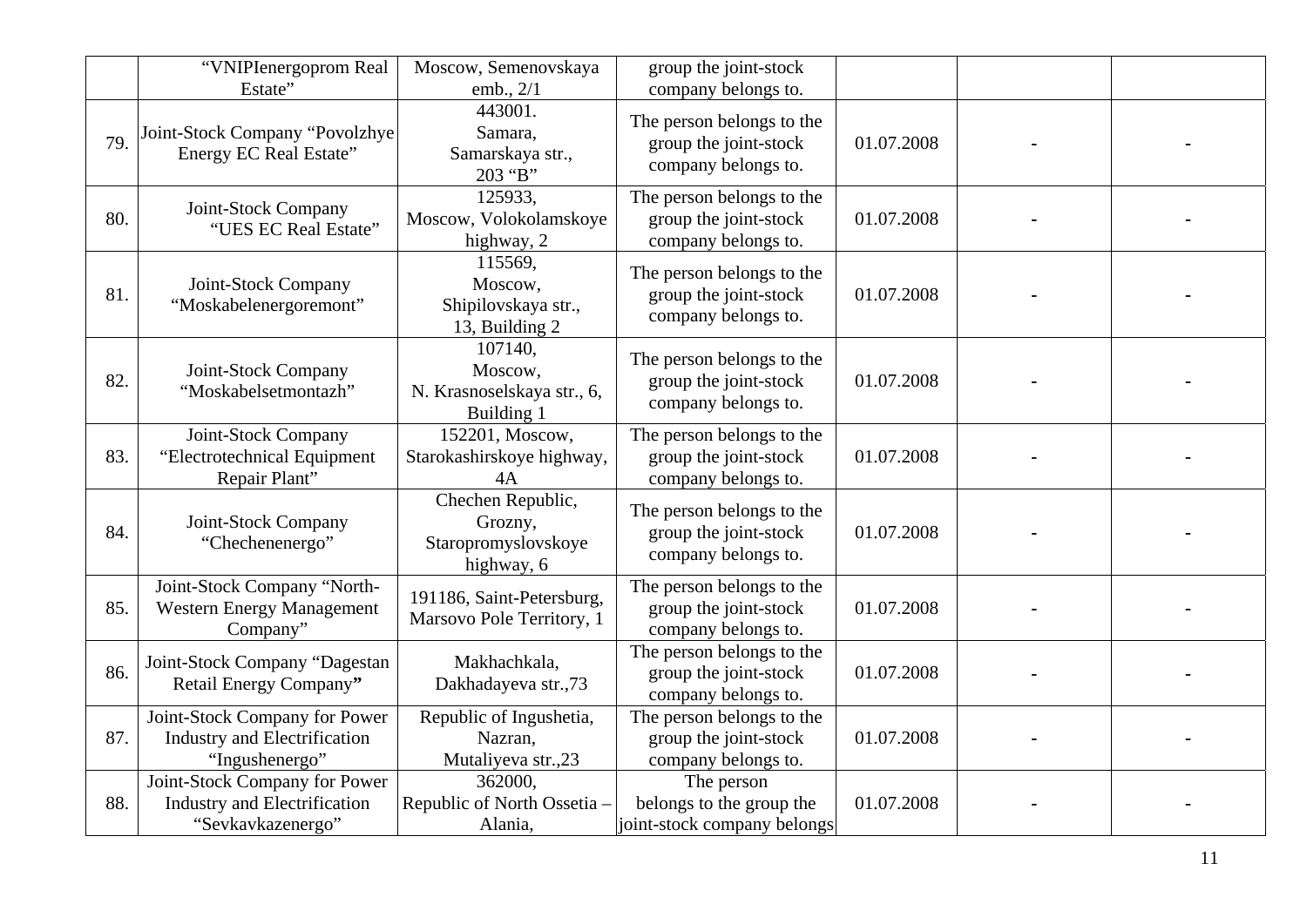|     |                                                                         | Vladikavkaz,                                                                              | to                                                                        |            |  |
|-----|-------------------------------------------------------------------------|-------------------------------------------------------------------------------------------|---------------------------------------------------------------------------|------------|--|
|     |                                                                         | Tamayeva str., 19                                                                         |                                                                           |            |  |
| 89. | Joint-Stock Company<br>"Nurenergo"                                      | 364051,<br>Chechen Republic,<br>Grozny,<br>Staropromyslovskoye<br>highway, 6              | The person belongs to the<br>group the joint-stock<br>company belongs to. | 01.07.2008 |  |
| 90. | Kuban Joint-Stock Company for<br>Power Industry and<br>Electrification  | 350033,<br>Krasnodar,<br>Stavropolskaya str., 2                                           | The person belongs to the<br>group the joint-stock<br>company belongs to. | 01.07.2008 |  |
| 91. | Joint-Stock Company<br>"Energetik" Recreation<br>Retreat"               | 353490, Krasnodar<br>Territory, Divnomorskoye<br>Rural Settlement,<br>Pionerskaya str., 4 | The person belongs to the<br>group the joint-stock<br>company belongs to. | 01.07.2008 |  |
| 92. | Joint-Stock Company "Plamya"<br>Fitness Complex"                        | 352856, Krasnodar<br>Territory, Tuapse<br>District,<br>Novomikhaylovsky<br>Settlement, 2  | The person belongs to the<br>group the joint-stock<br>company belongs to. | 01.07.2008 |  |
| 93. | <b>Closed Joint-Stock Company</b><br>"Kurortenergo"                     | 197706.<br>Saint-Petersburg,<br>Sestroretsk,<br>Kommunarov str., 16                       | The person belongs to the<br>group the joint-stock<br>company belongs to. | 01.07.2008 |  |
| 94. | <b>Closed Joint-Stock Company</b><br>"Tsarskoye Selo Energy<br>Company" | Saint-Petersburg, Pushkin,<br>Glinki str., 5                                              | The person belongs to the<br>group the joint-stock<br>company belongs to. | 01.07.2008 |  |
| 95. | "Limited Liability Company"<br>"Electroservice Company"                 | 620100,<br>Yekaterinburg,<br>Sibirsky Trakt str.,<br>39 V                                 | The person belongs to the<br>group the joint-stock<br>company belongs to. | 01.07.2008 |  |
| 96. | Joint-Stock Company "Yaroslavl<br>Municipal Power Grid"                 | 150042,<br>Yaroslavl,<br>Blyuchera str., 26                                               | The person belongs to the<br>group the joint-stock<br>company belongs to. | 15.09.2010 |  |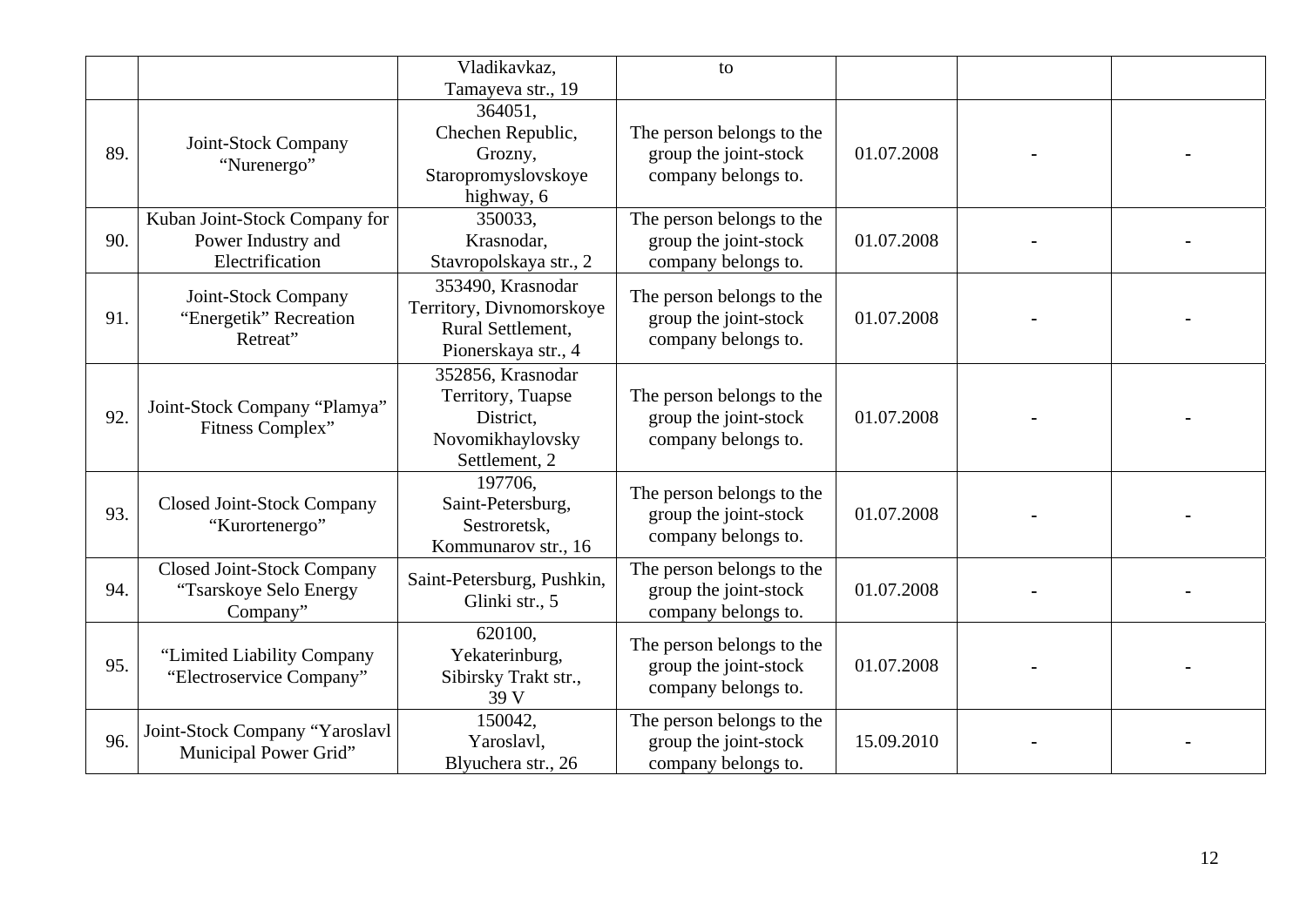| 97.  | Joint-Stock Company<br>"Dagenergoset"                                                                            | 367020,<br>Makhachkala, Dokhadayeva<br>str., 73a                                                                | The person belongs to the<br>group<br>the joint-stock company<br>belongs to | 31.03.2010 |  |
|------|------------------------------------------------------------------------------------------------------------------|-----------------------------------------------------------------------------------------------------------------|-----------------------------------------------------------------------------|------------|--|
| 98.  | Joint-Stock Company<br>"Energoservice of South"                                                                  | 344002,<br><b>Russian Federation,</b><br>Rostov-on-Don, Bolshaya<br>Sadovaya str., 49                           | The person belongs to the<br>group the joint-stock<br>company belongs to.   | 30.12.2010 |  |
| 99.  | Joint-Stock Company "Energy-<br><b>Efficient Technologies"</b><br><b>Interregional Energoservice</b><br>Company" | 603155.<br>Nizhny Novgorod,<br>Proviantskaya str., 6                                                            | The person belongs to the<br>group the joint-stock<br>company belongs to.   | 31.12.2010 |  |
| 100. | Joint-Stock Company<br>"Energoservice Company"                                                                   | 398001.<br>Lipetsk, 50 let NLMK str.,<br>33                                                                     | The person belongs to the<br>group the joint-stock<br>company belongs to.   | 28.01.2011 |  |
| 101. | Joint-Stock Company<br>"Energoservice of Kuban"                                                                  | 350080,<br>Krasnodar,<br>Novorossiyskaya str., 47                                                               | The person belongs to the<br>group the joint-stock<br>company belongs to.   | 26.01.2011 |  |
| 102. | Joint-Stock Company<br>"Yantarenergoservice"                                                                     | 236010.<br>Kaliningrad,<br>Krasnoselskaya str.,<br>83                                                           | The person belongs to the<br>group the joint-stock<br>company belongs to.   | 12.01.2011 |  |
| 103. | Joint-Stock Company<br>"Energoservice Company of<br>Ural"                                                        | 620142.<br><b>Russian Federation,</b><br>Yekaterinburg,<br>Tchaikovsky str., 19                                 | The person belongs to the<br>group the joint-stock<br>company belongs to.   | 24.01.2011 |  |
| 104. | Joint-Stock Company<br>"Energoservice Company of<br>"Tyumenenergo"                                               | 628406, Russia, Tyumen<br>Region, Khanty-Mansi<br>Autonomous Area-Yugra,<br>Surgut,<br>Universitetskaya str., 4 | The person belongs to the<br>group the joint-stock<br>company belongs to.   | 12.01.2011 |  |
| 105. | Joint-Stock Company<br>"Energoservice"                                                                           | 357506, Stavropol Territory,<br>Pyatigorsk,<br>Energetik Settlement,<br>Podstantsionnaya str., 18               | The person belongs to the<br>group the joint-stock<br>company belongs to.   | 23.03.2011 |  |
| 106. | Joint-Stock Company                                                                                              | Saratov,                                                                                                        | The person belongs to the                                                   | 12.01.2011 |  |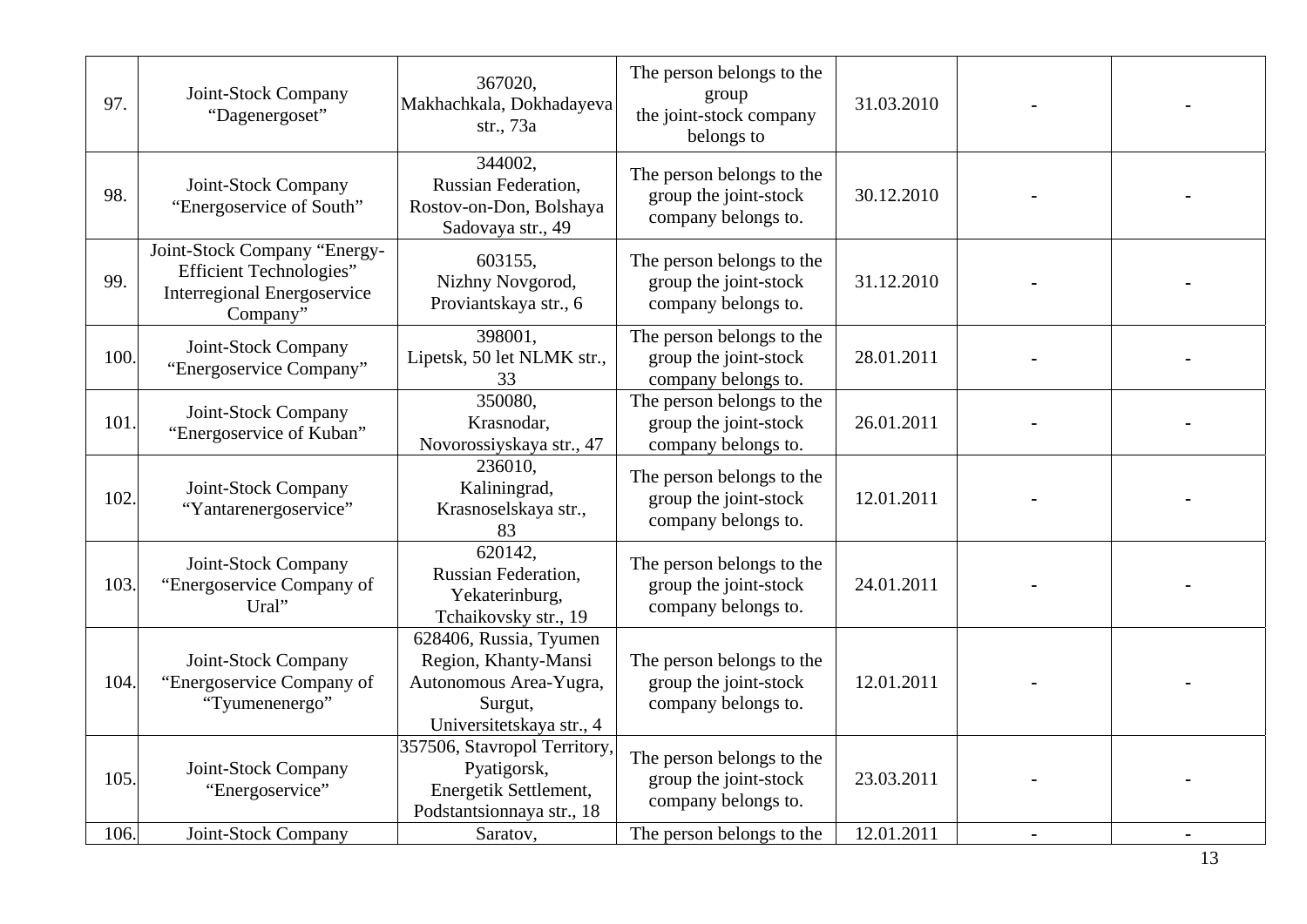|      | "Energoservice of Volga"                                                                                               | Pervomaiskaya str.,<br>42/44                                                                             | group the joint-stock<br>company belongs to.                              |            |  |
|------|------------------------------------------------------------------------------------------------------------------------|----------------------------------------------------------------------------------------------------------|---------------------------------------------------------------------------|------------|--|
| 107. | Joint-Stock Company<br>"Energoservice Company of<br>Siberia"                                                           | 660135, Krasnoyarsk,<br>Vzletnaya str., 5 Building 1.                                                    | The person belongs to the<br>group the joint-stock<br>company belongs to. | 15.02.2011 |  |
| 108. | Closed Joint-Stock Company<br>"Innovation and Energy<br>Efficiency Center"                                             | 150042,<br>Yaroslavl,<br>Blyuchera str., 26                                                              | The person belongs to the<br>group the joint-stock<br>company belongs to. | 08.09.2011 |  |
| 109. | <b>Limited Liability Company</b><br>"Electricite Reseau Distribution<br>France VOSTOK"                                 | 105064, Moscow,<br>Zemlyanoy Val str., 8, 2 <sup>nd</sup><br>storey; Premises No. II;<br>Rooms 3; 4; 6-9 | The person belongs to the<br>group the joint-stock<br>company belongs to. | 29.02.2012 |  |
| 110. | Joint-Stock Company<br>"Energoservice Company of<br>"Lenenergo"                                                        | 196247, Saint-Petersburg,<br>Konstitutsii sq., 1                                                         | The person belongs to the<br>group the joint-stock<br>company belongs to. | 10.01.2012 |  |
| 111. | Joint-Stock Company "Moscow<br><b>Power Industry Communication</b><br>Hub"                                             | 117630, Moscow,<br>Akademika Chelomeya str.,<br>5a                                                       | The person belongs to the<br>group the joint-stock<br>company belongs to. | 10.07.2012 |  |
| 112. | Joint-Stock Company "Scientific<br>Research Center of the Federal<br>Grid Company of the Unified<br>Energy System"     | 115201, Moscow,<br>Kashirskoye highway, 22,<br>Block 3                                                   | The person belongs to the<br>group the joint-stock<br>company belongs to. | 10.07.2012 |  |
| 113. | Joint-Stock Company "Main<br><b>Electric Power Grid Servicing</b><br>Company of the Unified National<br>Energy System" | 105318, Moscow,<br>Tkatskaya str., 1                                                                     | The person belongs to the<br>group the joint-stock<br>company belongs to. | 10.07.2012 |  |
| 114. | Joint-Stock Company<br>"Specialized Electric Power Grid<br>Servicing Company of the<br>Unified National Energy System" | 115035, Moscow,<br>Sadovnicheskaya str., 27<br>Building 8.                                               | The person belongs to the<br>group the joint-stock<br>company belongs to. | 10.07.2012 |  |
| 115. | Joint-Stock Company<br>"Engineering and Construction<br>Management Center of the<br>Unified Energy System"             | 117630, Moscow,<br>Akademika Chelomeya str.,<br>5A                                                       | The person belongs to the<br>group the joint-stock<br>company belongs to. | 10.07.2012 |  |
| 116. | Joint-Stock Company "UES                                                                                               | 109390, Moscow,                                                                                          | The person belongs to the                                                 | 10.07.2012 |  |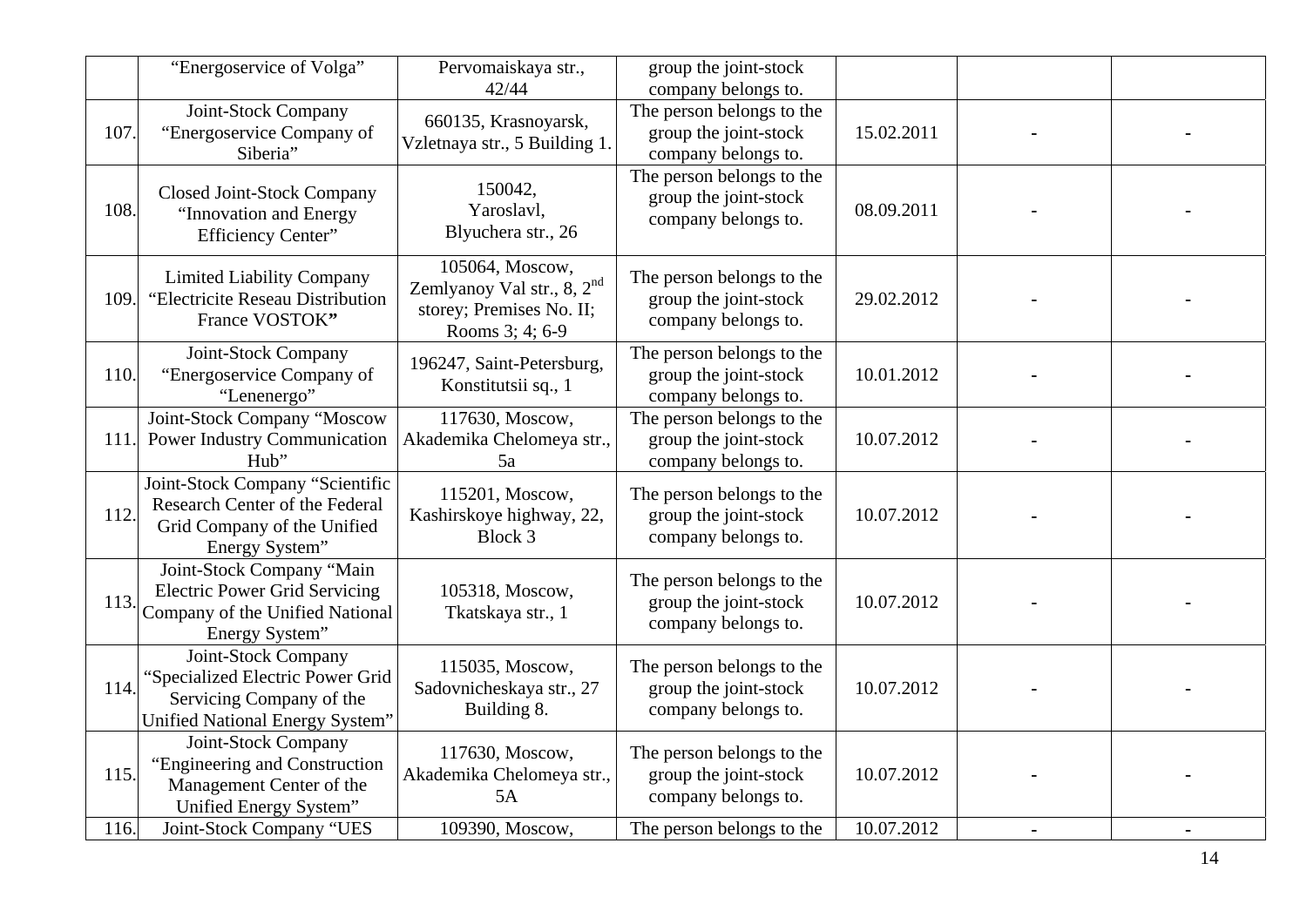|      | Energostroysnabkomplek"<br>"UES<br>Energostroysnabkomplekt"                                                 | Artyukhinoy str., 6 Block 1                                               | group the joint-stock<br>company belongs to.                              |            |  |
|------|-------------------------------------------------------------------------------------------------------------|---------------------------------------------------------------------------|---------------------------------------------------------------------------|------------|--|
| 117. | <b>Limited Liability Company</b><br>"Power Industry Index - FGC<br>UES"                                     | 117630, Moscow,<br>Akademika Chelomeya str.,<br>5A                        | The person belongs to the<br>group the joint-stock<br>company belongs to. | 10.07.2012 |  |
| 118. | <b>Closed Joint-Stock Company</b><br>"Agency for Forecasting<br>Balances in the Electric Power<br>Industry" | 115533, Moscow,<br>Andropova pr., 22                                      | The person belongs to the<br>group the joint-stock<br>company belongs to. | 10.07.2012 |  |
| 119. | Joint-Stock Company<br>"Chitatekhenergo"                                                                    | 672000, Chita, 9 Yanvarya<br>str., $6$                                    | The person belongs to the<br>group the joint-stock<br>company belongs to. | 10.07.2012 |  |
| 120. | Joint-Stock Company "Mobile<br><b>Gas Turbine Power Plants"</b>                                             | 119072, Moscow,<br>Bersenevskaya emb., 16<br>Building 5                   | The person belongs to the<br>group the joint-stock<br>company belongs to. | 10.07.2012 |  |
| 121. | Joint-Stock Company<br>"Volgaenergosnabkomplekt"                                                            | 117571, Moscow, Leninsky<br>pr., 156                                      | The person belongs to the<br>group the joint-stock<br>company belongs to. | 10.07.2012 |  |
| 122. | Joint-Stock Company<br>"Energotekhkomplekt"                                                                 | 109028, Moscow,<br>Podkolokolny lane, 13/5                                | The person belongs to the<br>group the joint-stock<br>company belongs to. | 10.07.2012 |  |
| 123. | Joint-Stock Company "Tomsk<br>Trunk Grids"                                                                  | RF, Tomsk, Kirov pr., 36                                                  | The person belongs to the<br>group the joint-stock<br>company belongs to. | 10.07.2012 |  |
| 124. | Joint-Stock Company "Main<br><b>Computation Center for Power</b><br>Industry"                               | 119072, Moscow,<br>Bersenevskaya emb., 16<br>Building 5                   | The person belongs to the<br>group the joint-stock<br>company belongs to. | 10.07.2012 |  |
| 125. | Limited Liability Company "IT<br>Energy Service"                                                            | Russia, 119526, Moscow,<br>Vernadskogo pr., 101,<br>Block 3, Office C-214 | The person belongs to the<br>group the joint-stock<br>company belongs to. | 10.07.2012 |  |
| 126. | Joint-Stock Company "Kuban<br>Trunk Grids"                                                                  | 350911, Krasnodar<br>Territory, Krasnodar,<br>Tramvayanaya str., 5        | The person belongs to the<br>group the joint-stock<br>company belongs to. | 10.07.2012 |  |
| 127. | Joint-Stock Company<br>"Dalenergosetproject"                                                                | 690000, Primorsky<br>Territory, Vladivostok,                              | The person belongs to the<br>group the joint-stock                        | 10.07.2012 |  |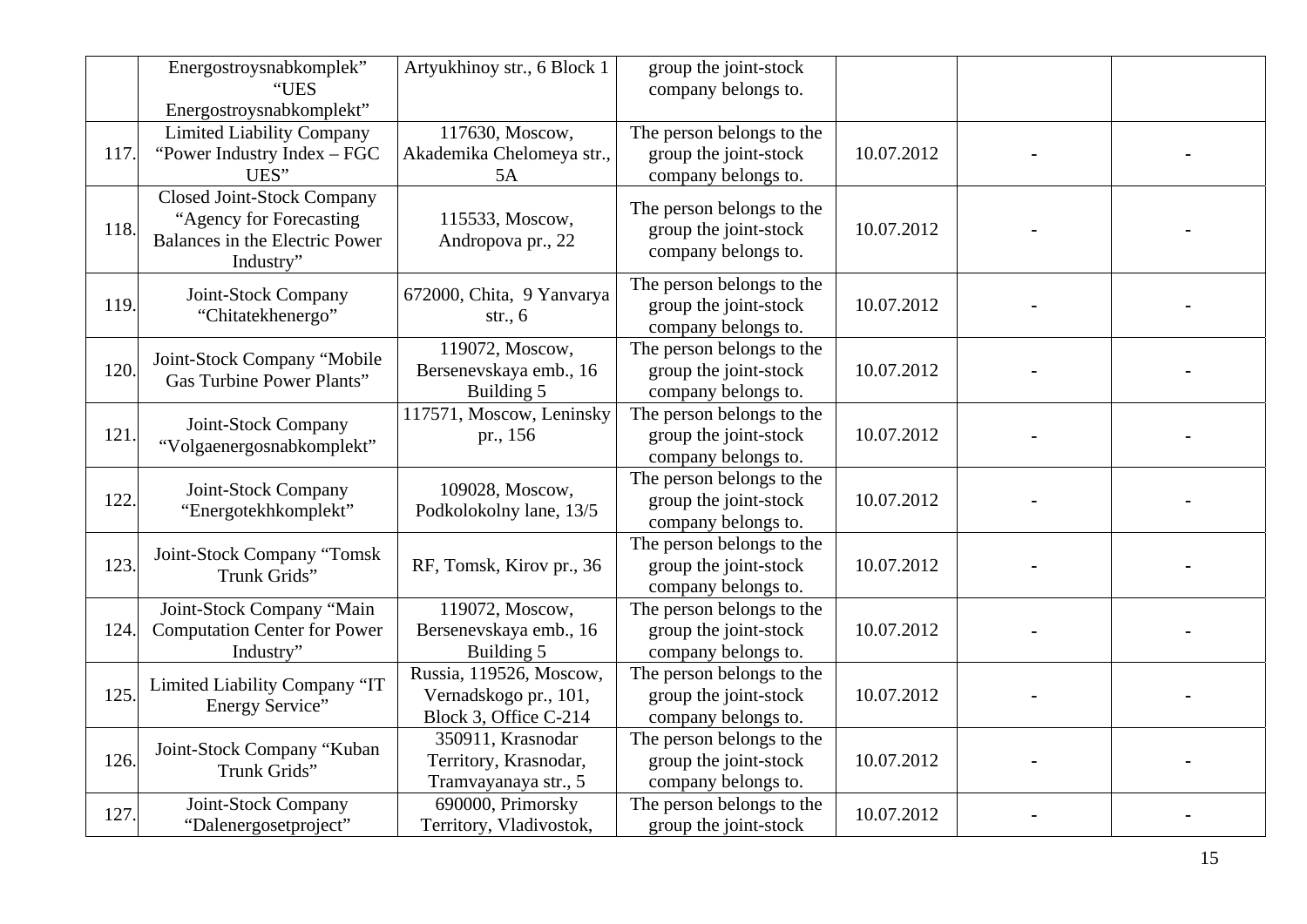|      |                                                                         | Partizansky pr., 26                                    | company belongs to.                                                       |            |  |
|------|-------------------------------------------------------------------------|--------------------------------------------------------|---------------------------------------------------------------------------|------------|--|
| 128. | Joint-Stock Company<br>"G.M.Krzhizhanovsky Power<br>Industry Institute" | <b>Russian Federation,</b><br>Moscow, Leninsky pr., 19 | The person belongs to the<br>group the joint-stock<br>company belongs to. | 10.07.2012 |  |
| 129. | Budargin, Oleg Mikhaylovich                                             |                                                        | The person belongs to the<br>group the joint-stock<br>company belongs to. | 10.07.2012 |  |
| 130. | Zorin, Sergey Viktorovich                                               |                                                        | The person belongs to the<br>group the joint-stock<br>company belongs to. | 30.01.2013 |  |
|      | 131. Adomavichyus, Artur Antanovich                                     |                                                        | The person belongs to the<br>group the joint-stock<br>company belongs to. | 12.02.2013 |  |
|      | 132. Yaschenko. Alexey Mikhaylovich                                     |                                                        | The person belongs to the<br>group the joint-stock<br>company belongs to. | 01.03.2013 |  |
| 133. | Zhuravlev, Dmitry Olegovich                                             |                                                        | The person belongs to the<br>group the joint-stock<br>company belongs to. | 01.03.2013 |  |
| 134. | Golubchenko, Yevgeny<br>Alexandrovich                                   |                                                        | The person belongs to the<br>group the joint-stock<br>company belongs to. | 01.03.2013 |  |
| 135. | Gavrilov, Alexander Ilyich                                              |                                                        | The person belongs to the<br>group the joint-stock<br>company belongs to. | 19.03.2013 |  |
| 136. | Terentyev, Stanislav<br>Nikolayevich                                    |                                                        | The person belongs to the<br>group the joint-stock<br>company belongs to. | 10.07.2012 |  |
| 137. | Korsunov, Pavel Yuryevich                                               |                                                        | The person belongs to the<br>group the joint-stock<br>company belongs to. | 10.07.2012 |  |
| 138. | Frolkin, Yevgeny Nikolayevich                                           |                                                        | The person belongs to the<br>group the joint-stock<br>company belongs to. | 10.07.2012 |  |
| 139. | Mazo, Leonid Vladimirovich                                              |                                                        | The person belongs to the<br>group the joint-stock                        | 06.08.2012 |  |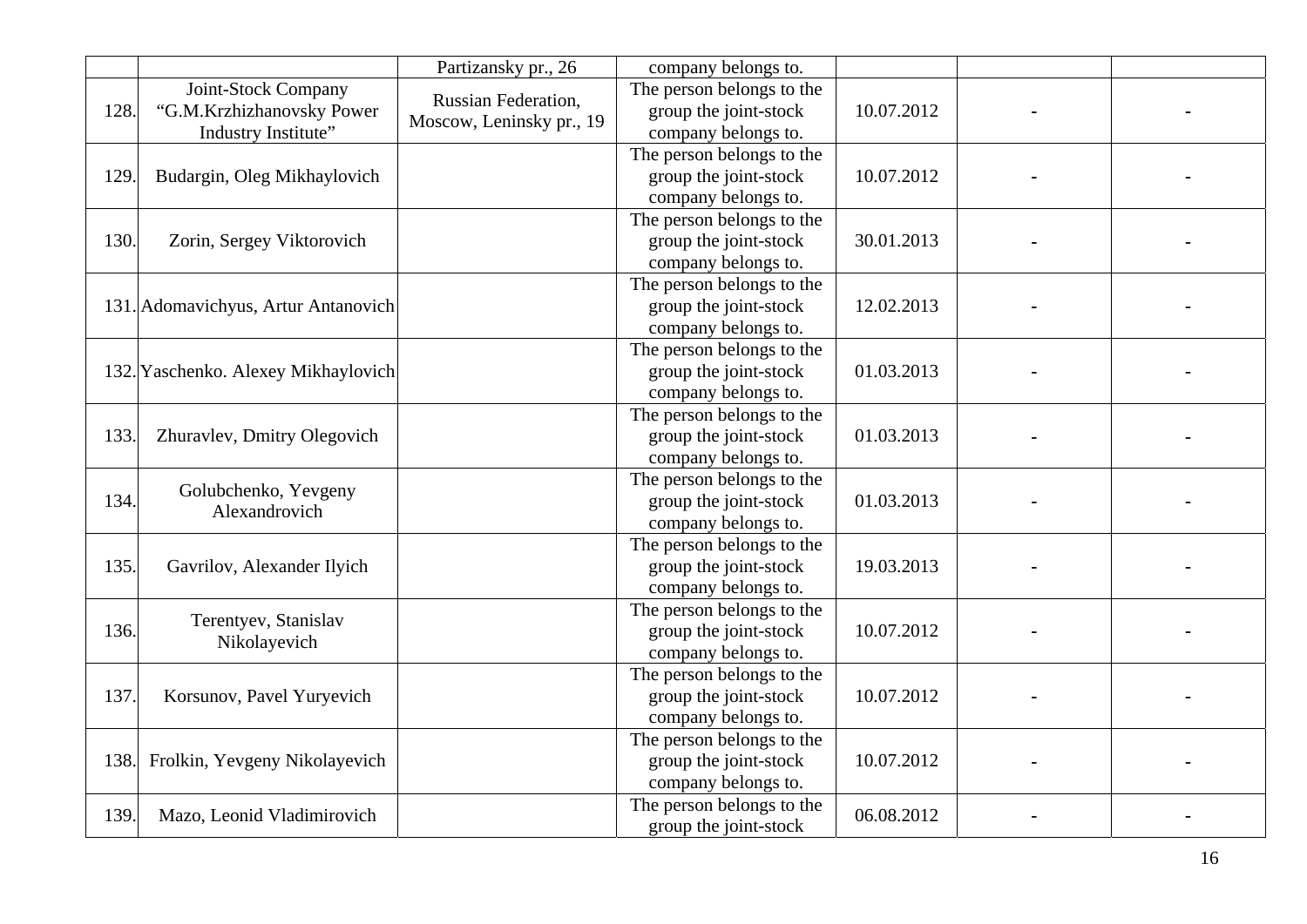|      |                                    | company belongs to.       |            |  |
|------|------------------------------------|---------------------------|------------|--|
|      |                                    | The person belongs to the |            |  |
| 140. | Zafesov, Yury Kazbekovich          | group the joint-stock     | 10.07.2012 |  |
|      |                                    | company belongs to.       |            |  |
|      |                                    | The person belongs to the |            |  |
| 141. | Kudinov, Vyacheslav Ivanovich      | group the joint-stock     | 10.07.2012 |  |
|      |                                    | company belongs to.       |            |  |
|      | Prokhorov, Yegor                   | The person belongs to the |            |  |
| 142. | Vyacheslavovich                    | group the joint-stock     | 10.07.2012 |  |
|      |                                    | company belongs to.       |            |  |
|      |                                    | The person belongs to the |            |  |
| 143. | Kryuchkov, Mikhail Yuryevich       | group the joint-stock     | 10.07.2012 |  |
|      |                                    | company belongs to.       |            |  |
|      |                                    | The person belongs to the |            |  |
|      | 144. Karmanov, Yury Alexandrovich  | group the joint-stock     | 10.07.2012 |  |
|      |                                    | company belongs to.       |            |  |
|      |                                    | The person belongs to the |            |  |
| 145. | Konstantinov, Oleg                 | group the joint-stock     | 10.07.2012 |  |
|      | Konstantinovich                    | company belongs to.       |            |  |
|      | Timchenko, Anatoly                 | The person belongs to the |            |  |
| 146. | Nikolayevich                       | group the joint-stock     | 10.07.2012 |  |
|      |                                    | company belongs to.       |            |  |
|      |                                    | The person belongs to the |            |  |
| 147. | Kazimirov, Pert Valeryevich        | group the joint-stock     | 10.07.2012 |  |
|      |                                    | company belongs to.       |            |  |
|      |                                    | The person belongs to the |            |  |
| 148. | Volkov, Eduard Petrovich           | group the joint-stock     | 10.07.2012 |  |
|      |                                    | company belongs to.       |            |  |
|      |                                    | The person belongs to the |            |  |
| 149. | Sinyutin, Petr Alexeyevich         | group the joint-stock     | 12.07.2012 |  |
|      |                                    | company belongs to.       |            |  |
|      | Rodin,                             | The person belongs to the |            |  |
| 150. | Valery Nikolayevich                | group the joint-stock     | 30.03.2009 |  |
|      |                                    | company belongs to.       |            |  |
|      | 151. Chereshko, Maxim Nikolayevich | The person belongs to the | 27.06.2012 |  |
|      |                                    | group the joint-stock     |            |  |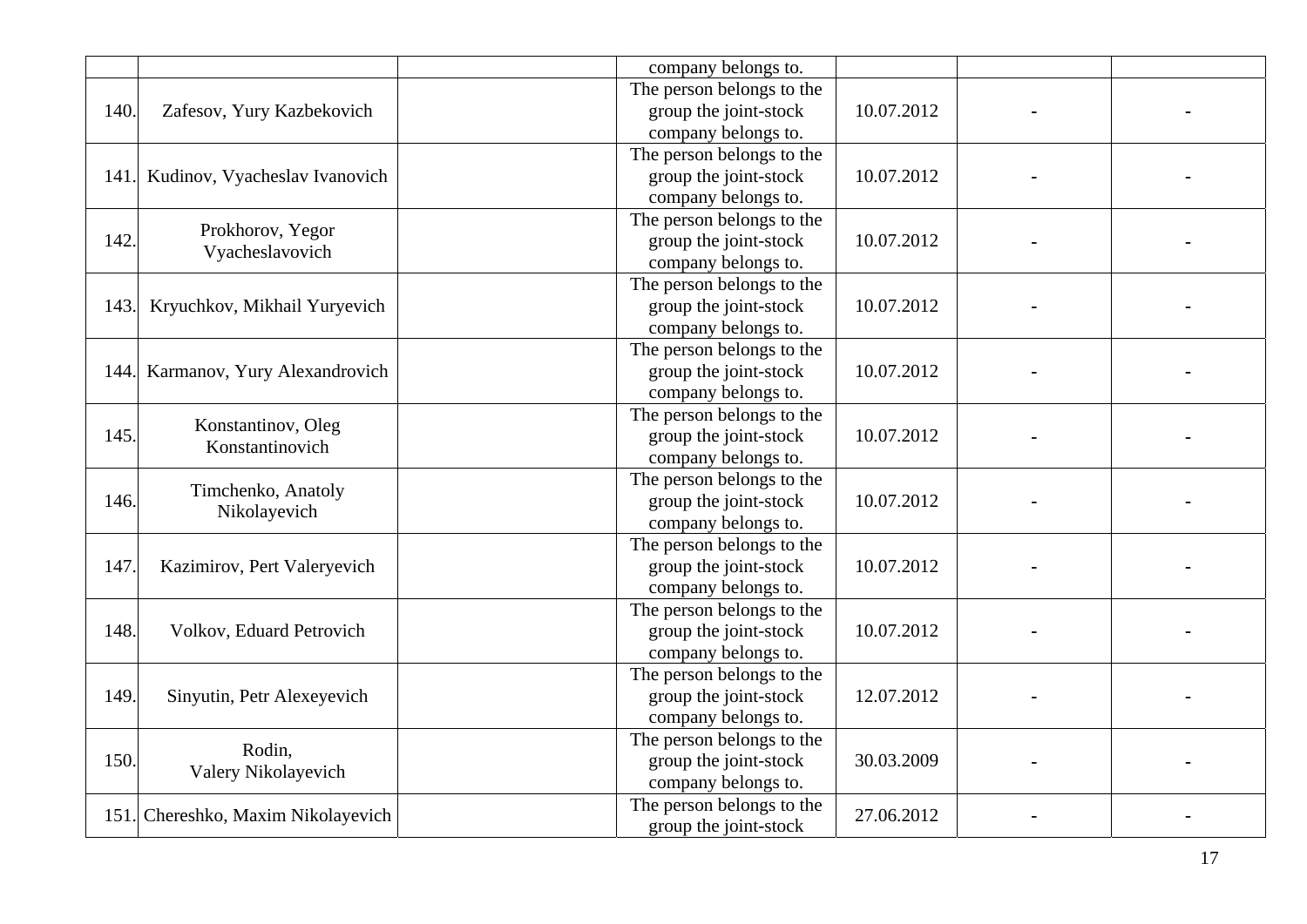|      |                                     | company belongs to.       |            |  |
|------|-------------------------------------|---------------------------|------------|--|
|      |                                     | The person belongs to the |            |  |
|      | 152. Grishayev, Nikolay Alexeyevich | group the joint-stock     | 14.09.2013 |  |
|      |                                     | company belongs to.       |            |  |
|      |                                     | The person belongs to the |            |  |
| 153. | Vashkevich, Vladimir                | group the joint-stock     | 09.10.2012 |  |
|      | Frantishkovich                      | company belongs to.       |            |  |
|      |                                     | The person belongs to the |            |  |
| 154. | Katynov,                            | group the joint-stock     | 01.07.2008 |  |
|      | <b>Dmitry Vasilyevich</b>           | company belongs to.       |            |  |
|      |                                     | The person belongs to the |            |  |
| 155. | Lebedinsky,                         | group the joint-stock     | 09.08.2010 |  |
|      | Alexey Yuryevich                    | company belongs to.       |            |  |
|      |                                     | The person belongs to the |            |  |
| 156. | Tarnorutskaya,                      | group the joint-stock     | 01.07.2008 |  |
|      | Veronika Viktorovna                 | company belongs to.       |            |  |
|      |                                     | The person belongs to the |            |  |
| 157. |                                     | group the joint-stock     | 17.08.2012 |  |
|      | Makovsky, Igor Vladimirovich        | company belongs to.       |            |  |
|      |                                     | The person belongs to the |            |  |
|      | 158. Medvedeva, Yelena Anatolyevna  | group the joint-stock     | 01.09.2012 |  |
|      |                                     | company belongs to.       |            |  |
|      |                                     | The person belongs to the |            |  |
|      | 159. Bogachev, Alexey Valentinovich | group the joint-stock     | 02.07.2013 |  |
|      |                                     | company belongs to.       |            |  |
|      | Semenov,                            | The person belongs to the |            |  |
| 160. | Viktor Germanovich                  | group the joint-stock     | 01.07.2008 |  |
|      |                                     | company belongs to.       |            |  |
|      | Semerikov,                          | The person belongs to the |            |  |
| 161. |                                     | group the joint-stock     | 01.07.2008 |  |
|      | Alexander Sergeyevich               | company belongs to.       |            |  |
|      | Larionov,                           | The person belongs to the |            |  |
| 162. |                                     | group the joint-stock     | 30.12.2011 |  |
|      | <b>Dmitry Vitalyevich</b>           | company belongs to.       |            |  |
| 163. | Smirnov,                            | The person belongs to the | 01.07.2008 |  |
|      | Valery Alexandrovich                | group the joint-stock     |            |  |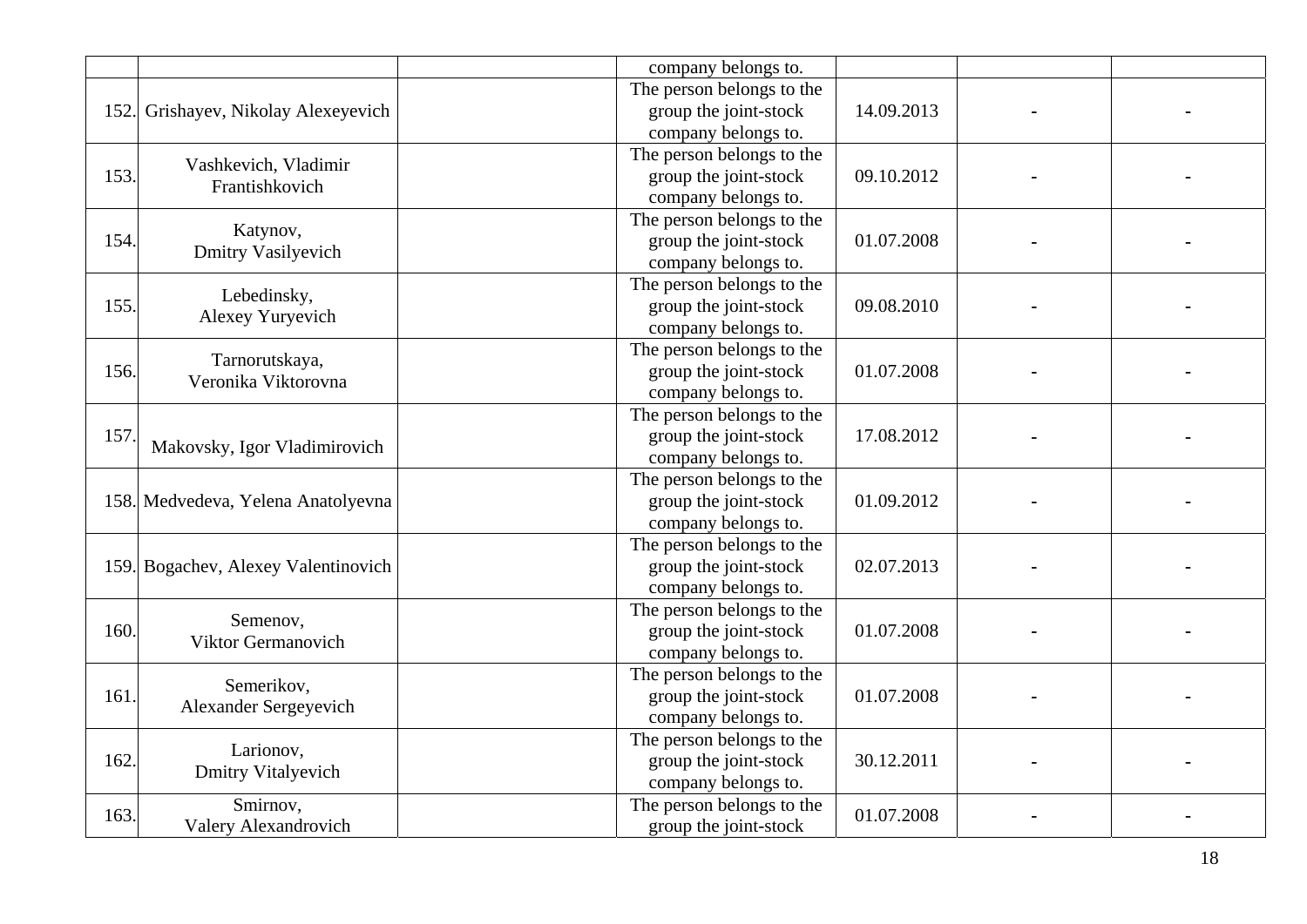|      |                              | company belongs to.       |            |  |
|------|------------------------------|---------------------------|------------|--|
|      | Churikova,                   | The person belongs to the |            |  |
| 164. | Tatyana Alexeyevna           | group the joint-stock     | 01.04.2008 |  |
|      |                              | company belongs to.       |            |  |
|      | Chigarkova, Yevgeniya        | The person belongs to the |            |  |
| 165. | Vladimirovna                 | group the joint-stock     | 02.07.2013 |  |
|      |                              | company belongs to.       |            |  |
|      | Shashurin,                   | The person belongs to the |            |  |
| 166. | German Lvovich               | group the joint-stock     | 01.07.2008 |  |
|      |                              | company belongs to.       |            |  |
|      | Popov,                       | The person belongs to the |            |  |
| 167. | Sergey Yevgenyevich          | group the joint-stock     | 01.07.2008 |  |
|      |                              | company belongs to.       |            |  |
|      | Sorochinsky,                 | The person belongs to the |            |  |
| 168. |                              | group the joint-stock     | 31.07.2010 |  |
|      | Andrey Valentinovich         | company belongs to.       |            |  |
|      |                              | The person belongs to the |            |  |
| 169. | Shvagerus,                   | group the joint-stock     | 13.06.2012 |  |
|      | Svetlana Viktorovna          | company belongs to.       |            |  |
|      |                              |                           |            |  |
|      | Golinko,                     | The person belongs to the | 22.06.2013 |  |
| 170. | Andrey Anatolyevich          | group the joint-stock     |            |  |
|      |                              | company belongs to.       |            |  |
|      | Smirnova,                    | The person belongs to the |            |  |
| 171. | Olga Veniaminovna            | group the joint-stock     | 01.07.2008 |  |
|      |                              | company belongs to.       |            |  |
|      | Kostikov,                    | The person belongs to the |            |  |
| 172. |                              | group the joint-stock     | 05.06.2010 |  |
|      | Oleg Mikhaylovich            | company belongs to.       |            |  |
|      | Ushakov,                     | The person belongs to the |            |  |
| 173. |                              | group the joint-stock     | 01.07.2008 |  |
|      | Yevgeny Viktorovich          | company belongs to.       |            |  |
|      |                              | The person belongs to the |            |  |
| 174. | Berzina,                     | group the joint-stock     | 02.05.2011 |  |
|      | Lyudmila Ivanovna            | company belongs to.       |            |  |
| 175. | Seltsovsky, Petr Andreyevich | The person belongs to the | 21.09.2012 |  |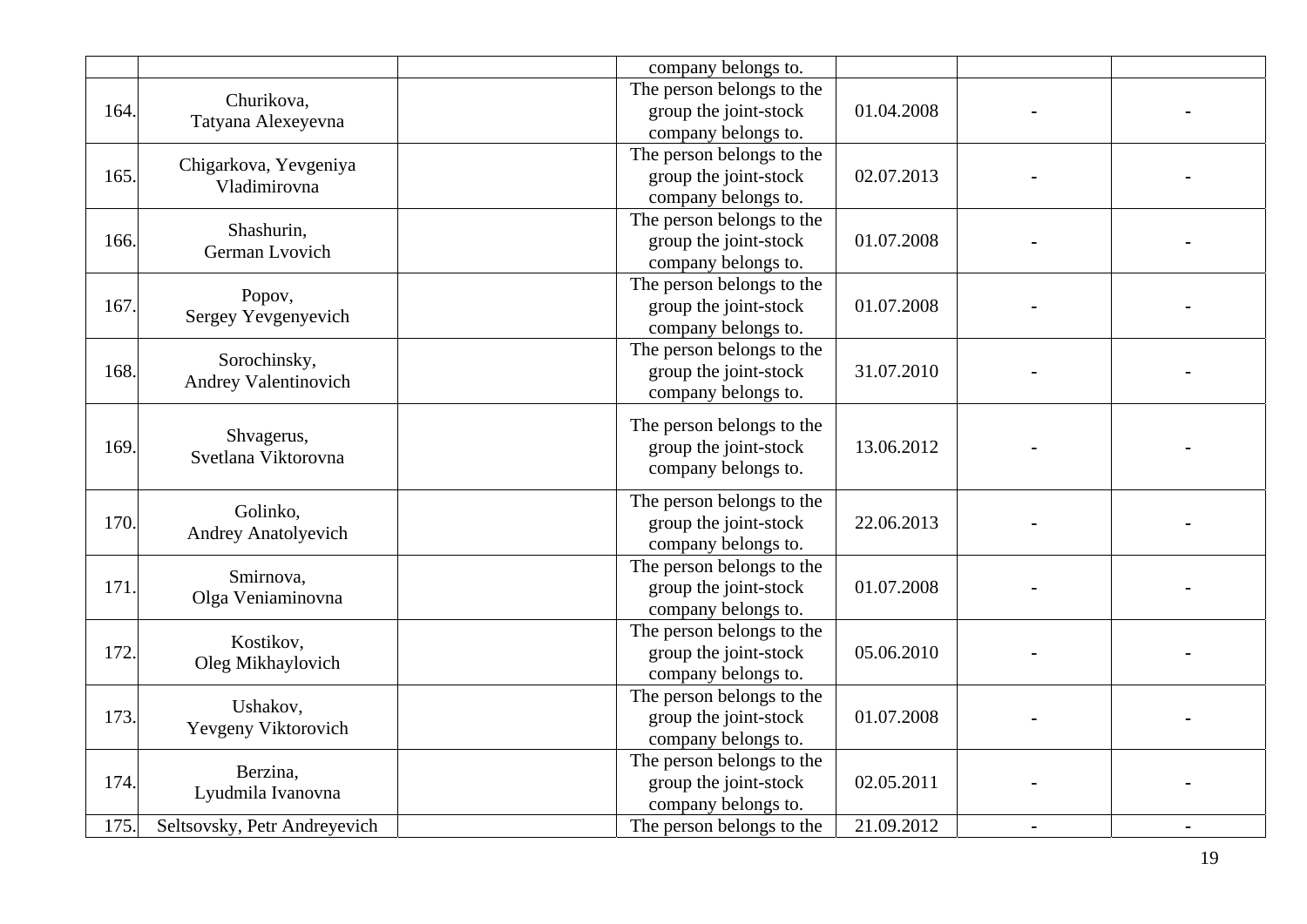|      |                                         | group the joint-stock<br>company belongs to.                              |            |  |
|------|-----------------------------------------|---------------------------------------------------------------------------|------------|--|
| 176. | Mikheyev<br>Pavel Alexandrovich         | The person belongs to the<br>group the joint-stock<br>company belongs to. | 24.12.2011 |  |
| 177. | Shvab,<br>Viktor Vilenovich             | The person belongs to the<br>group the joint-stock<br>company belongs to. | 12.12.2011 |  |
| 178. | Konevets, Kirill Sergeyevich            | The person belongs to the<br>group the joint-stock<br>company belongs to. | 15.11.2012 |  |
|      | 179. Chumachenko, Lyubov Ivanovna       | The person belongs to the<br>group the joint-stock<br>company belongs to. | 21.09.2013 |  |
| 180. | Ryabikin,<br>Vladimir Anatolyevich      | The person belongs to the<br>group the joint-stock<br>company belongs to. | 01.07.2008 |  |
| 181. | Kuznetsov,<br><b>Maxim Anatolyevich</b> | The person belongs to the<br>group the joint-stock<br>company belongs to. | 01.07.2008 |  |
| 182. | Sopoleva,<br>Yelena Vladimirovna        | The person belongs to the<br>group the joint-stock<br>company belongs to. | 30.09.2009 |  |
| 183. | Chekalenko, Roman<br>Vladimirovich      | The person belongs to the<br>group the joint-stock<br>company belongs to. | 20.09.2013 |  |
| 184. | Ivanov,<br>Viktor Vasilyevich           | The person belongs to the<br>group the joint-stock<br>company belongs to. | 27.04.2012 |  |
| 185. | Tarasov,<br>Alexander Arkadyevich       | The person belongs to the<br>group the joint-stock<br>company belongs to. | 01.07.2008 |  |
| 186. | Rodin, Sergey Vladimirovich             | The person belongs to the<br>group the joint-stock<br>company belongs to. | 18.12.2012 |  |
| 187. | Chucharin,                              | The person belongs to the                                                 | 31.03.2010 |  |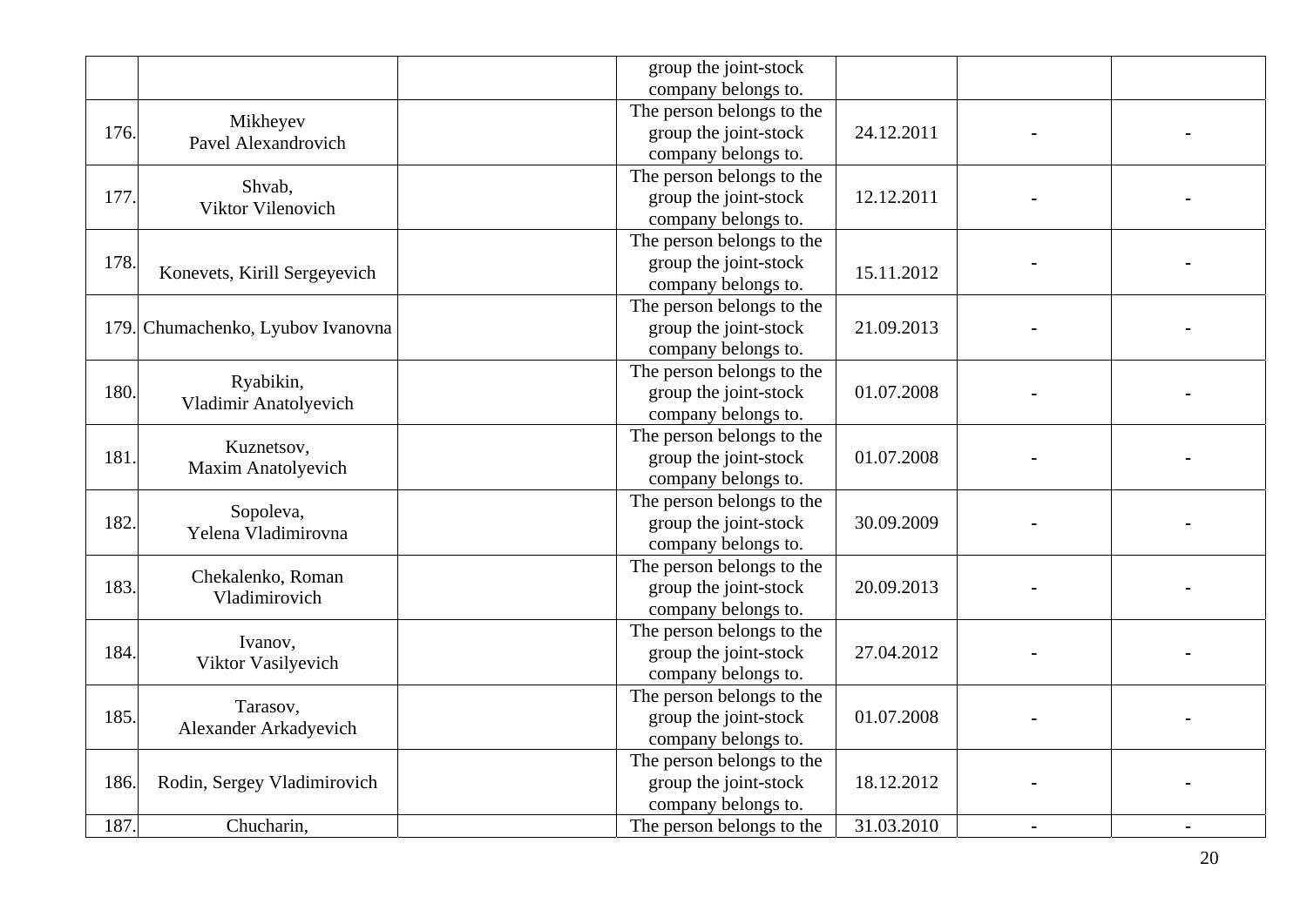|      | Vyacheslav Alexandrovich                   | group the joint-stock<br>company belongs to.                              |            |  |
|------|--------------------------------------------|---------------------------------------------------------------------------|------------|--|
| 188. | Valuyev, Alexander Ivanovich               | The person belongs to the<br>group the joint-stock<br>company belongs to. | 17.08.2013 |  |
| 189. | Shemyakina,<br>Svetlana Vasilyevna         | The person belongs to the<br>group the joint-stock<br>company belongs to. | 26.06.2012 |  |
| 190. | Lurye,<br>Alexander Viktorovich            | The person belongs to the<br>group the joint-stock<br>company belongs to. | 22.10.2010 |  |
| 191. | Yedimichev,<br>Yevgeny Nikolayevich        | The person belongs to the<br>group the joint-stock<br>company belongs to. | 20.06.2012 |  |
| 192. | Zenyutich<br>Yury Yevgenyevich             | The person belongs to the<br>group the joint-stock<br>company belongs to. | 31.12.2010 |  |
| 193. | Karandashev,<br><b>Andrey Anatolyevich</b> | The person belongs to the<br>group the joint-stock<br>company belongs to. | 28.01.2011 |  |
| 194. | Ovchenkov,<br>Sergey Leonidovich           | The person belongs to the<br>group the joint-stock<br>company belongs to. | 26.01.2011 |  |
| 195. | Beresnev,<br>Mikhail Nikolayevich          | The person belongs to the<br>group the joint-stock<br>company belongs to. | 24.01.2011 |  |
| 196. | Vasilyev,<br>Vladimir Vasilyevich          | The person belongs to the<br>group the joint-stock<br>company belongs to. | 21.03.2011 |  |
| 197. | Mukumov,<br>Remir Erkinovich               | The person belongs to the<br>group the joint-stock<br>company belongs to. | 12.01.2011 |  |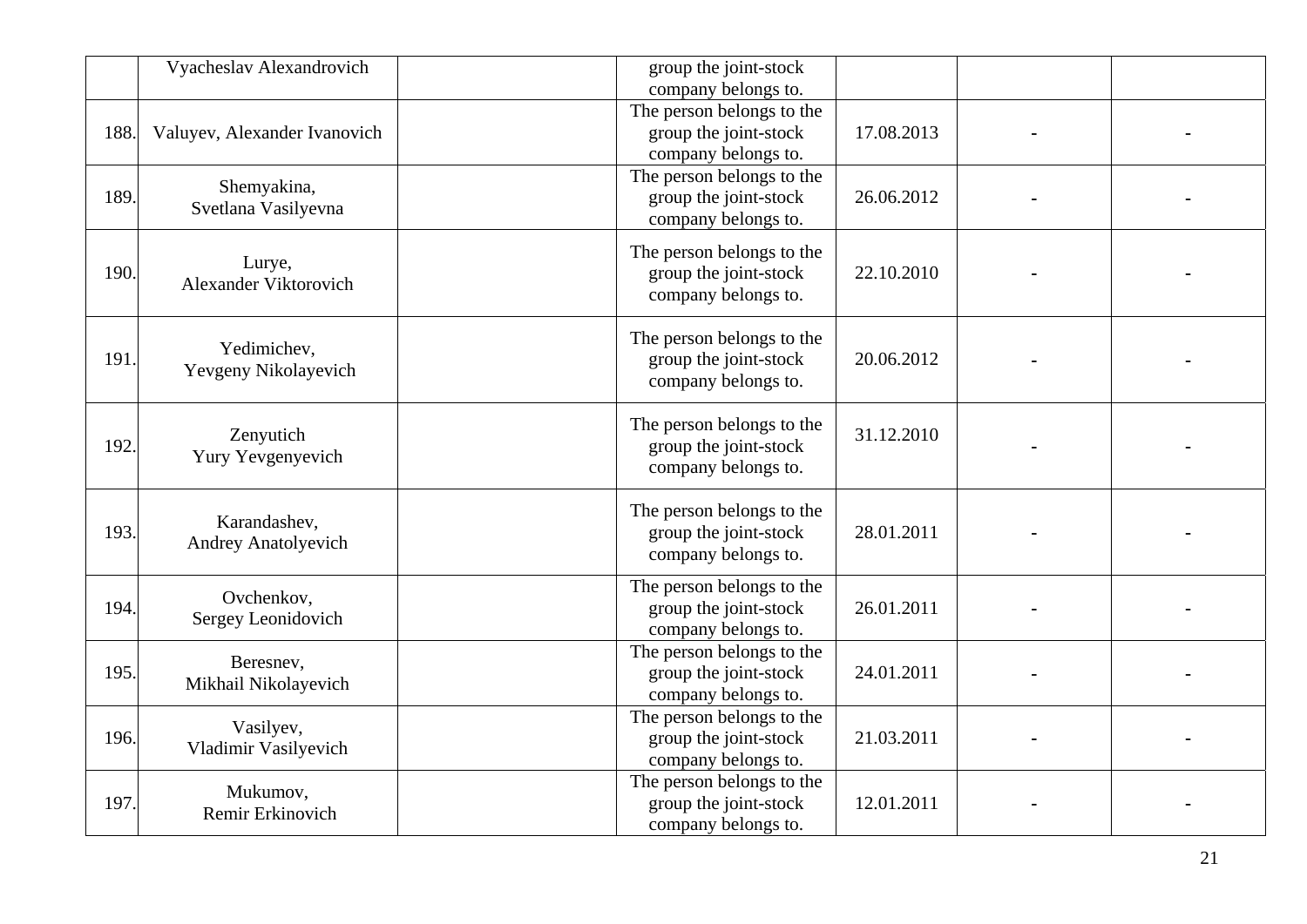| 198. | Sabinin,<br>Nikolay Konstantinovich  | The person belongs to the<br>group the joint-stock<br>company belongs to. | 26.01.2011 |  |
|------|--------------------------------------|---------------------------------------------------------------------------|------------|--|
| 199. | Vinokurov,<br>Igor Vladimirovich     | The person belongs to the<br>group the joint-stock<br>company belongs to. | 14.06.2012 |  |
| 200. | Petukhov<br>Konstantin Yuryevich     | The person belongs to the<br>group the joint-stock<br>company belongs to. | 19.02.2011 |  |
| 201  | Korolev, Dmitry Nikolayevich         | The person belongs to the<br>group the joint-stock<br>company belongs to. | 22.05.2013 |  |
| 202. | Sharoshikhin,<br>Igor Pavlovich      | The person belongs to the<br>group the joint-stock<br>company belongs to. | 17.12.2011 |  |
| 203. | Baugean, Eric Pierre                 | The person belongs to the<br>group the joint-stock<br>company belongs to. | 29.02.2012 |  |
| 204. | Isayev, Oleg Yuryevich               | The person belongs to the<br>group the joint-stock<br>company belongs to. | 11.12.2012 |  |
|      | 205. Zaychenko, Alla Vyacheslavovna  | The person belongs to the<br>group the joint-stock<br>company belongs to. | 20.04.2013 |  |
| 206. | Kuralenko, Nikolay<br>Alexandrovich  | The person belongs to the<br>group the joint-stock<br>company belongs to. | 18.05.2013 |  |
|      | 207. Sergeyev, Alexey Alexandrovich  | The person belongs to the<br>group the joint-stock<br>company belongs to. | 08.05.2013 |  |
|      | 208. Dorofeyev, Viktor Alexandrovich | The person belongs to the<br>group the joint-stock<br>company belongs to. | 25.05.2013 |  |
|      | 209. Syunyayeva, Diana Anatolyevna   | The person belongs to the<br>group the joint-stock                        | 01.06.2013 |  |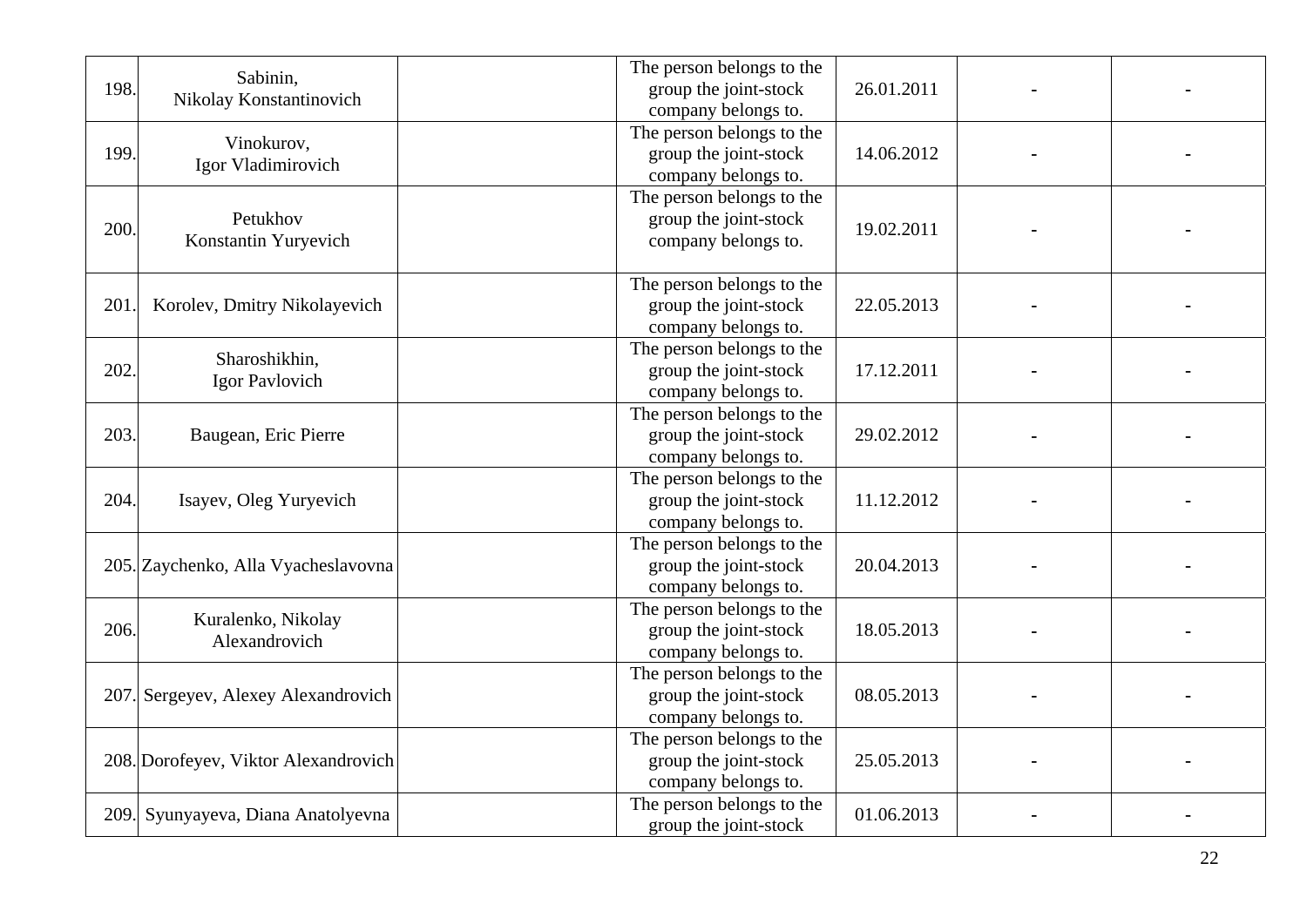|      |                                    | company belongs to.       |            |  |
|------|------------------------------------|---------------------------|------------|--|
|      |                                    | The person belongs to the |            |  |
| 210. | Yeyst, Alexander Valeryevich       | group the joint-stock     | 18.06.2013 |  |
|      |                                    | company belongs to.       |            |  |
|      |                                    | The person belongs to the |            |  |
|      | 211. Lebedev, Alexander Borisovich | group the joint-stock     | 15.05.2013 |  |
|      |                                    | company belongs to.       |            |  |
|      |                                    | The person belongs to the |            |  |
| 212. | Glotov, Artem Vladimirovich        | group the joint-stock     | 07.06.2013 |  |
|      |                                    | company belongs to.       |            |  |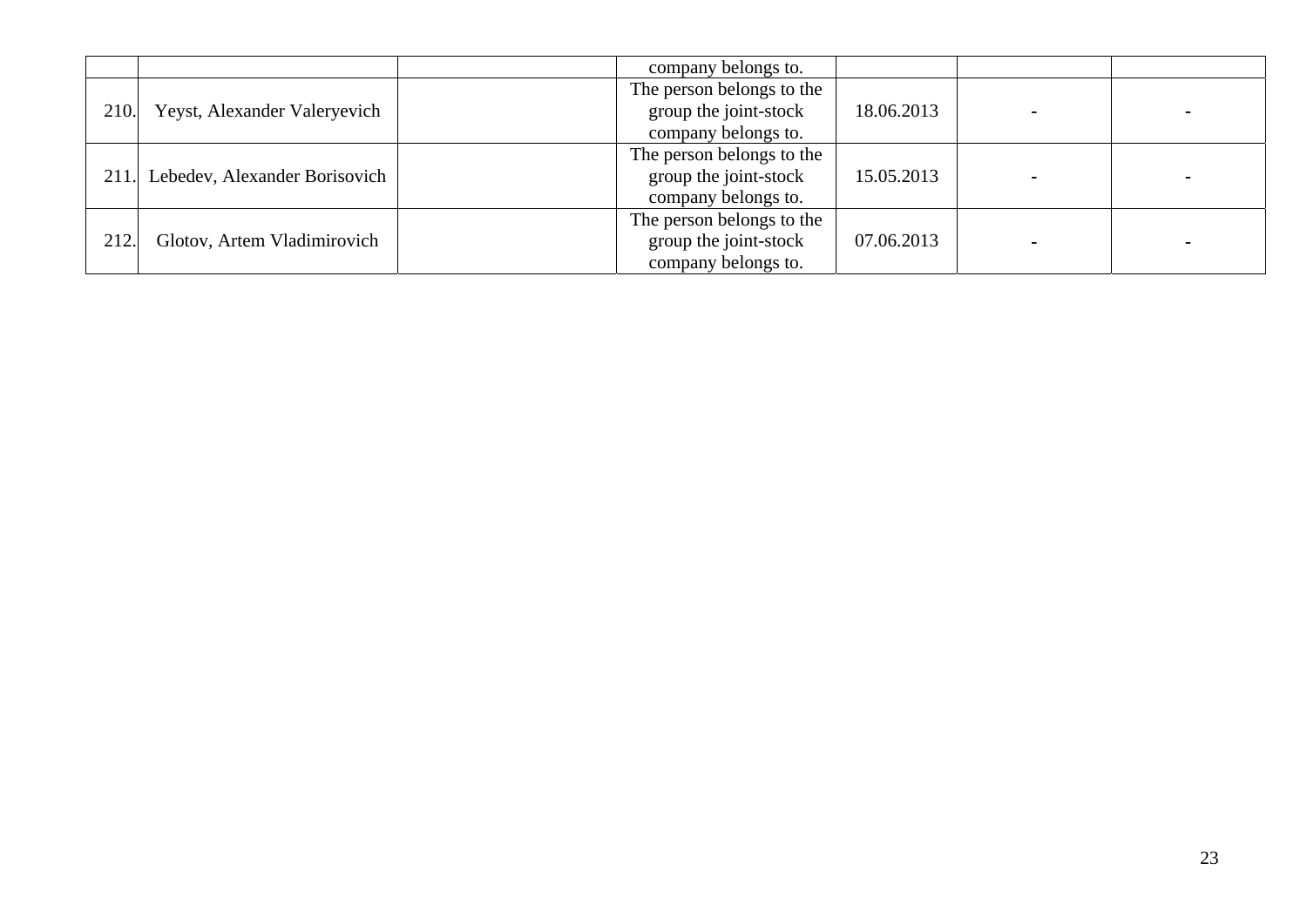## **Changes having occurred in the list of affiliates of IDGC of the North-West, JSC during the period from 01.07.2013 to 30.09.2013**

| <b>Issuer's codes:</b> |               |  |  |  |
|------------------------|---------------|--|--|--|
| TIN                    | 7802312751    |  |  |  |
| <b>PSRN</b>            | 1047855175785 |  |  |  |

|                   | Full business name (registered name of<br>non-profit organization) or given name,<br>patronymic and family name of affiliate | Location of legal<br>entity or place of<br>residence of<br>individual (indicated<br>only upon the<br>concerned | Reason(s) for person to be qualified as<br>affiliate                                       | Date of the<br>reason(s)<br>occurrence | Fraction of<br>affiliate's<br>participation in<br>joint-stock<br>company's<br>chartered |            | Fraction of joint-<br>stock company's<br>ordinary shares held<br>by affiliate, % |  |
|-------------------|------------------------------------------------------------------------------------------------------------------------------|----------------------------------------------------------------------------------------------------------------|--------------------------------------------------------------------------------------------|----------------------------------------|-----------------------------------------------------------------------------------------|------------|----------------------------------------------------------------------------------|--|
|                   |                                                                                                                              | individual's consent)                                                                                          |                                                                                            |                                        | capital, %                                                                              |            |                                                                                  |  |
|                   | $\overline{2}$                                                                                                               | 3                                                                                                              | 4                                                                                          | 5                                      | 6                                                                                       |            | $\overline{7}$                                                                   |  |
| No.<br>of<br>item |                                                                                                                              | Change contents                                                                                                |                                                                                            | Date of change<br>occurrence           |                                                                                         |            | Change introduction<br>date                                                      |  |
| 1                 | of the Collegial Executive Body of the Company                                                                               |                                                                                                                | Dmitry Olegovich Guba included in the list of affiliates due to having been elected member |                                        | 22.07.2013                                                                              |            | 24.07.2013                                                                       |  |
|                   | Contents of affiliate details prior to change:                                                                               |                                                                                                                |                                                                                            |                                        |                                                                                         |            |                                                                                  |  |
|                   |                                                                                                                              | $\overline{\mathbf{3}}$                                                                                        | 4                                                                                          | 5                                      | 6                                                                                       |            | $\overline{7}$                                                                   |  |
|                   | <b>Guba, Dmitry Olegovich</b>                                                                                                |                                                                                                                | The person is no affiliate.                                                                |                                        |                                                                                         |            |                                                                                  |  |
|                   | Contents of affiliate details after change:                                                                                  |                                                                                                                |                                                                                            |                                        |                                                                                         |            |                                                                                  |  |
|                   | $\boldsymbol{2}$                                                                                                             | $\overline{\mathbf{3}}$                                                                                        | 4                                                                                          | 5                                      | 6                                                                                       |            | $\overline{7}$                                                                   |  |
|                   | <b>Guba, Dmitry Olegovich</b>                                                                                                |                                                                                                                | The person is a member of the<br>Collective Executive Body of the<br>Company               | 22.07.2013                             |                                                                                         |            |                                                                                  |  |
| $\overline{2}$    | to be a member of the Collective Executive Body of the Company                                                               |                                                                                                                | Anatoly Valeryevich Kushnerov is excluded from the list of affiliates due to having ceased | 30.08.2013                             |                                                                                         | 03.09.2013 |                                                                                  |  |
|                   | Contents of affiliate details prior to change:                                                                               |                                                                                                                |                                                                                            |                                        |                                                                                         |            |                                                                                  |  |
|                   | 2                                                                                                                            | $\overline{\mathbf{3}}$                                                                                        | 4                                                                                          | 5                                      | 6                                                                                       |            | $\overline{7}$                                                                   |  |
|                   | <b>Kushnerov, Anatoly Valeryevich</b>                                                                                        |                                                                                                                | The person is a member of the<br>Collective Executive Body of the<br>Company               | 10.04.2008                             |                                                                                         |            |                                                                                  |  |
|                   | Contents of affiliate details after change:                                                                                  |                                                                                                                |                                                                                            |                                        |                                                                                         |            |                                                                                  |  |
|                   |                                                                                                                              | $\overline{\mathbf{3}}$                                                                                        | 4                                                                                          | 5                                      | 6                                                                                       |            | $\overline{7}$                                                                   |  |
|                   | <b>Kushnerov, Anatoly Valeryevich</b>                                                                                        |                                                                                                                | The person is no affiliate.                                                                | 30.08.2013                             |                                                                                         |            |                                                                                  |  |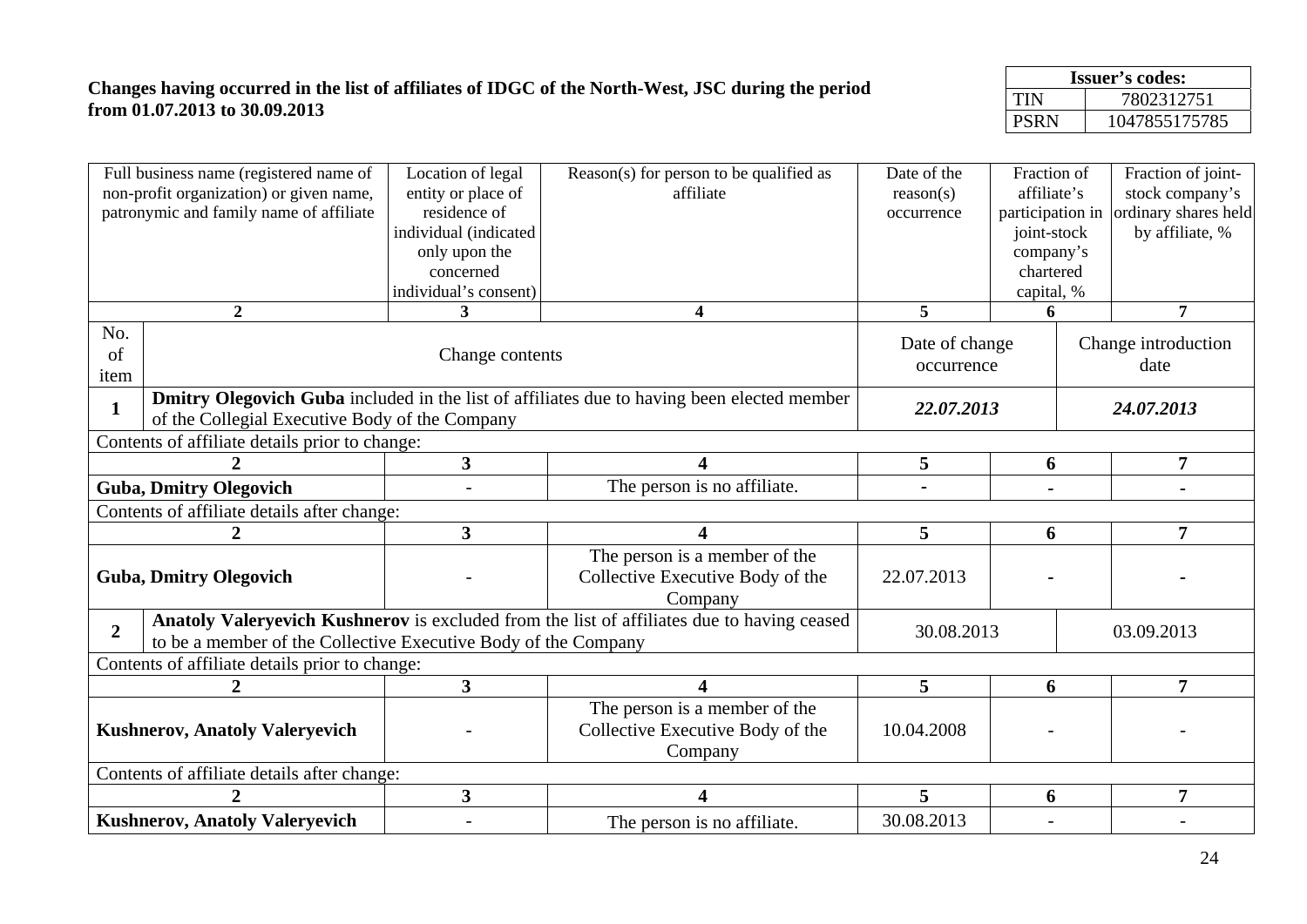| N <sub>o</sub><br>of<br>item  |                                                                                                                                                          | Change contents         | Date of change<br>occurrence                                                               |                          | Change introduction<br>date |  |                |  |
|-------------------------------|----------------------------------------------------------------------------------------------------------------------------------------------------------|-------------------------|--------------------------------------------------------------------------------------------|--------------------------|-----------------------------|--|----------------|--|
| 3 <sup>1</sup>                | Olga Vadimovna Makarova is excluded from the list of affiliates due to having ceased to<br>be a member of the Collective Executive Body of the Company   |                         |                                                                                            | 30.08.2013               |                             |  | 03.09.2013     |  |
|                               | Contents of affiliate details prior to change:                                                                                                           |                         |                                                                                            |                          |                             |  |                |  |
|                               | $\overline{2}$                                                                                                                                           | $\overline{\mathbf{3}}$ | $\overline{\mathbf{4}}$                                                                    | 5                        | 6                           |  | 7              |  |
| Makarova, Olga Vadimovna      |                                                                                                                                                          |                         | The person is a member of the<br>Collective Executive Body of the<br>Company               | 10.04.2008               |                             |  |                |  |
|                               | Contents of affiliate details after change:                                                                                                              |                         |                                                                                            |                          |                             |  |                |  |
|                               | $\mathcal{D}$                                                                                                                                            | $\overline{\mathbf{3}}$ | $\overline{\mathbf{4}}$                                                                    | 5                        | 6                           |  | 7              |  |
|                               | Makarova, Olga Vadimovna                                                                                                                                 |                         | The person is no affiliate.                                                                | 30.08.2013               |                             |  |                |  |
| $\overline{\mathbf{4}}$       | member of the Collegial Executive Body of the Company                                                                                                    |                         | Mikhail Vasilyevich Koshelev included in the list of affiliates due to having been elected | 30.08.2013<br>03.09.2013 |                             |  |                |  |
|                               | Contents of affiliate details prior to change:                                                                                                           |                         |                                                                                            |                          |                             |  |                |  |
|                               |                                                                                                                                                          | 3 <sup>1</sup>          |                                                                                            | 5                        | 6                           |  | 7              |  |
|                               | Koshelev, Mikhail Vasilyevich                                                                                                                            |                         | The person is no affiliate.                                                                |                          |                             |  |                |  |
|                               | Contents of affiliate details after change:                                                                                                              |                         |                                                                                            |                          |                             |  |                |  |
|                               | $\boldsymbol{2}$                                                                                                                                         | $\mathbf{3}$            | $\overline{\mathbf{4}}$                                                                    | 5                        | 6                           |  | 7              |  |
| Koshelev, Mikhail Vasilyevich |                                                                                                                                                          |                         | The person is a member of the<br>Collective Executive Body of the<br>Company               | 30.08.2013               |                             |  |                |  |
| 5                             | elected member of the Collegial Executive Body of the Company                                                                                            |                         | Oleg Arnoldovich Bezdenezhnykh included in the list of affiliates due to having been       | 30.08.2013<br>03.09.2013 |                             |  |                |  |
|                               | Contents of affiliate details prior to change:                                                                                                           |                         |                                                                                            |                          |                             |  |                |  |
|                               | $\mathcal{D}_{\mathcal{L}}$                                                                                                                              | $\overline{\mathbf{3}}$ | $\Delta$                                                                                   | 5                        | 6                           |  | $\overline{7}$ |  |
|                               | Bezdenezhnykh, Oleg Arnoldovich                                                                                                                          |                         | The person is no affiliate.                                                                |                          |                             |  |                |  |
|                               | Contents of affiliate details after change:                                                                                                              |                         |                                                                                            |                          |                             |  |                |  |
|                               | $\overline{2}$                                                                                                                                           | $\overline{\mathbf{3}}$ |                                                                                            | 5                        | 6                           |  | 7              |  |
|                               | Bezdenezhnykh, Oleg Arnoldovich                                                                                                                          |                         | The person is a member of the<br>Collective Executive Body of the<br>Company               | 30.08.2013               |                             |  |                |  |
| 6                             | Sergey Borisovich Sedin - excluded from the list of persons belonging to the same group of<br>02.07.2013<br>30.09.2013<br>persons the Company belongs to |                         |                                                                                            |                          |                             |  |                |  |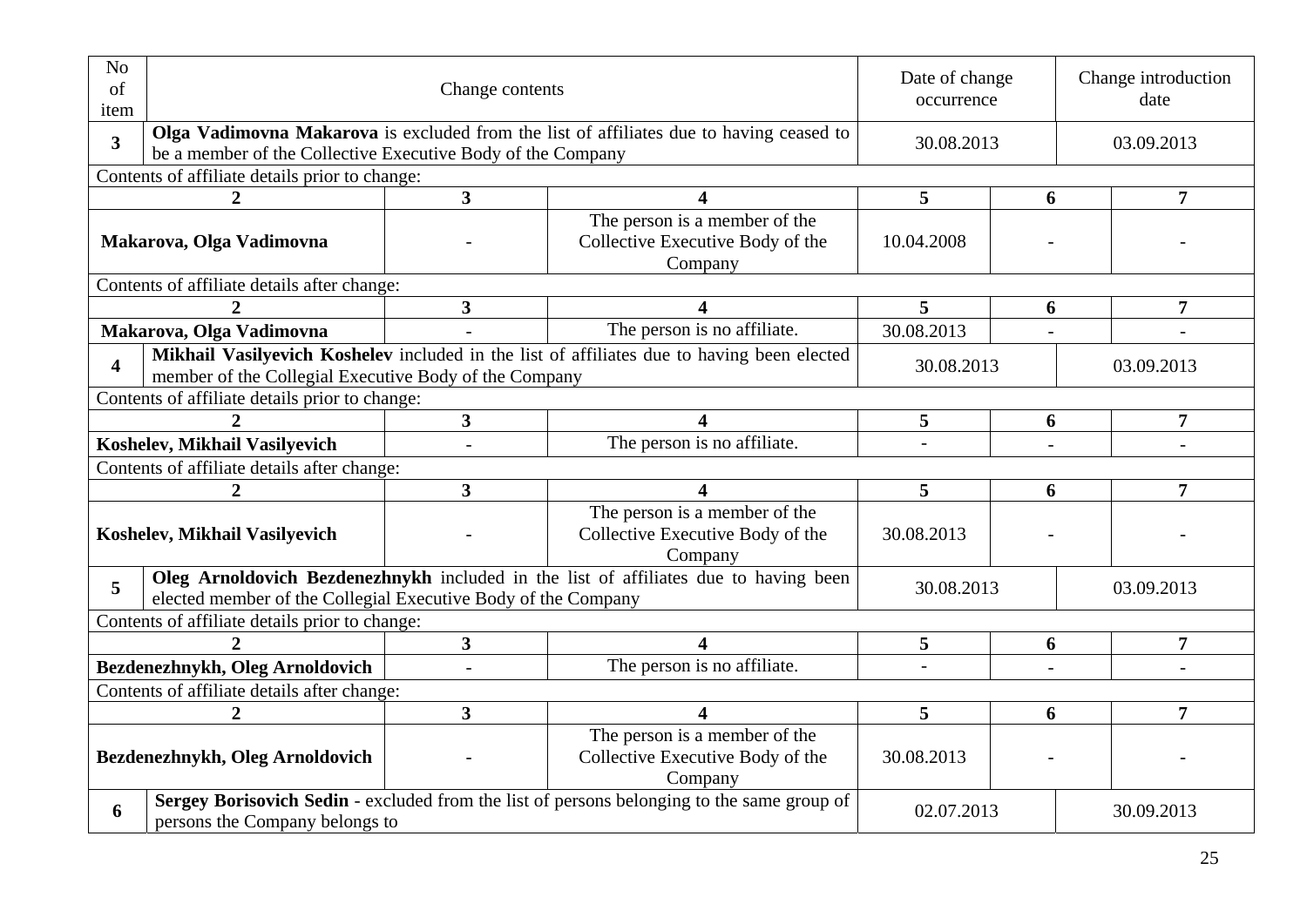| Contents of affiliate details prior to change:   |                         |                                                                                          |                 |   |                |
|--------------------------------------------------|-------------------------|------------------------------------------------------------------------------------------|-----------------|---|----------------|
| $\mathbf{2}$                                     | $\overline{\mathbf{3}}$ |                                                                                          | 5               | 6 | 7              |
| <b>Sedin, Sergey Borisovich</b>                  |                         | The person belongs to the group the<br>joint-stock company belongs to.                   | 01.07.2008      |   |                |
| Contents of affiliate details after change:      |                         |                                                                                          |                 |   |                |
|                                                  | $\mathbf{3}$            |                                                                                          | 5               | 6 | 7              |
| <b>Sedin, Sergey Borisovich</b>                  |                         | The person is no affiliate.                                                              | 02.07.2013      |   |                |
| 7<br>group of persons the Company belongs to     |                         | Yekaterina Grigoryevna Shapiro - excluded from the list of persons belonging to the same | 02.07.2013      |   | 30.09.2013     |
| Contents of affiliate details prior to change:   |                         |                                                                                          |                 |   |                |
| $\mathbf{2}$                                     | $\overline{\mathbf{3}}$ | 4                                                                                        | 5               | 6 | $\overline{7}$ |
| Shapiro, Yekaterina Grigoryevna                  |                         | The person belongs to the group the<br>joint-stock company belongs to.                   | 01.07.2008      |   |                |
| Contents of affiliate details after change:      |                         |                                                                                          |                 |   |                |
|                                                  | 3 <sup>1</sup>          |                                                                                          | $5\overline{)}$ | 6 | $\overline{7}$ |
| Shapiro, Yekaterina Grigoryevna                  |                         | The person is no affiliate.                                                              | 02.07.2013      |   |                |
| 8<br>group of persons the Company belongs to     |                         | Vadim Vladimirovich Karpenko - excluded from the list of persons belonging to the same   | 20.09.2013      |   | 30.09.2013     |
| Contents of affiliate details prior to change:   |                         |                                                                                          |                 |   |                |
| $\mathbf{2}$                                     | $\overline{\mathbf{3}}$ | 4                                                                                        | 5               | 6 | $\overline{7}$ |
| Karpenko, Vadim Vladimirovich                    |                         | The person belongs to the group the<br>joint-stock company belongs to.                   | 23.01.2012      |   |                |
| Contents of affiliate details after change:      |                         |                                                                                          |                 |   |                |
|                                                  | 3 <sup>1</sup>          |                                                                                          | 5               | 6 | $\overline{7}$ |
| Karpenko, Vadim Vladimirovich                    |                         | The person is no affiliate.                                                              | 20.09.2013      |   |                |
| $\mathbf Q$<br>of persons the Company belongs to |                         | Sergey Yuryevich Savchuk - excluded from the list of persons belonging to the same group | 20.09.2013      |   | 30.09.2013     |
| Contents of affiliate details prior to change:   |                         |                                                                                          |                 |   |                |
|                                                  | $\overline{\mathbf{3}}$ |                                                                                          | 5               | 6 | $\overline{7}$ |
| <b>Savchuk, Sergey Yuryevich</b>                 |                         | The person belongs to the group the<br>joint-stock company belongs to.                   | 26.06.2013      |   |                |
| Contents of affiliate details after change:      |                         |                                                                                          |                 |   |                |
|                                                  | $\overline{\mathbf{3}}$ |                                                                                          | 5               | 6 | $\overline{7}$ |
| <b>Savchuk, Sergey Yuryevich</b>                 |                         | The person is no affiliate.                                                              | 20.09.2013      |   |                |
| <b>10</b>                                        |                         | Andrey Viktorovich Chechevatov - excluded from the list of persons belonging to the      | 13.09.2013      |   | 30.09.2013     |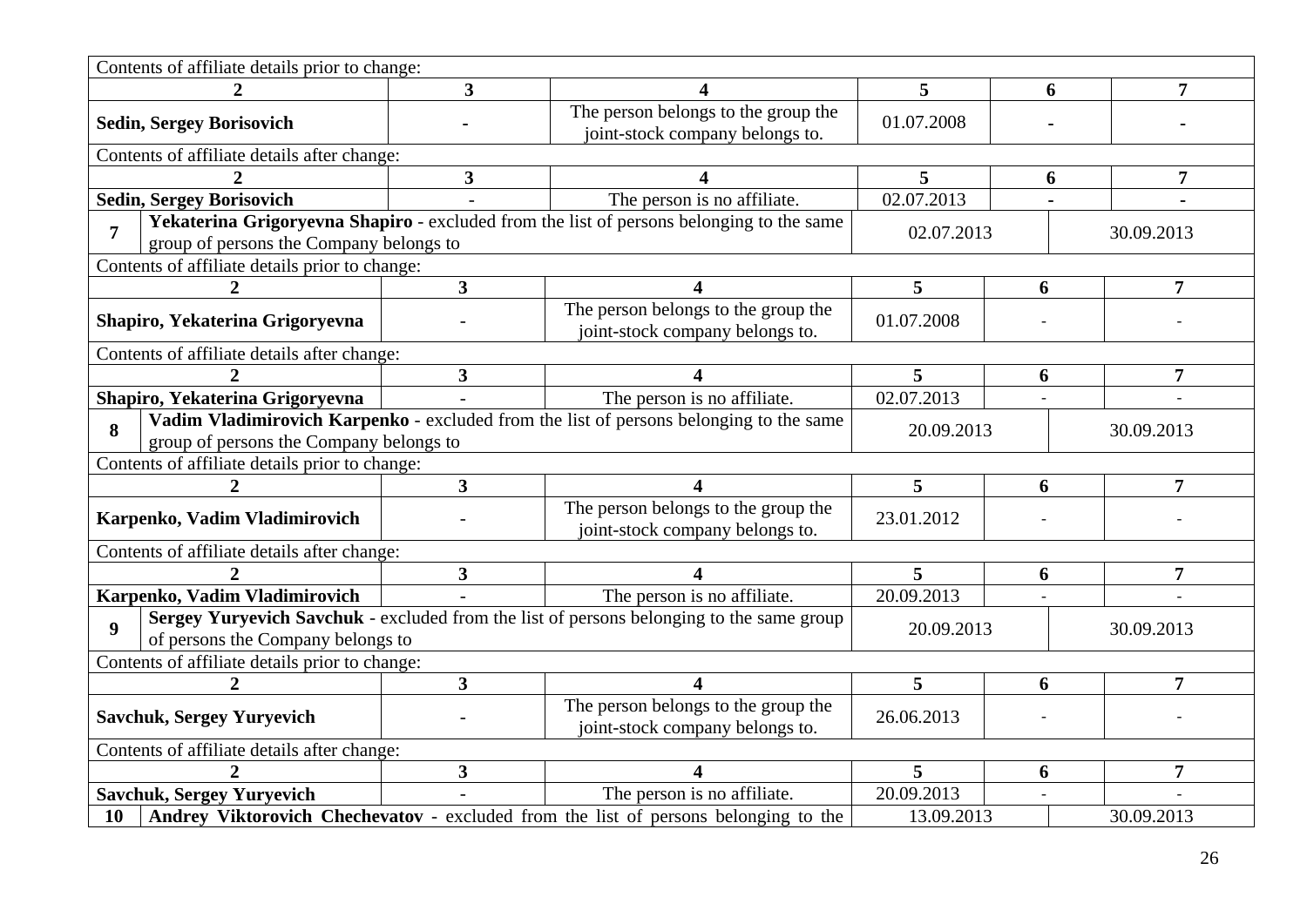| same group of persons the Company belongs to                                                                                                                         |                                                                                                                                                               |                                                                        |            |   |                |  |  |  |
|----------------------------------------------------------------------------------------------------------------------------------------------------------------------|---------------------------------------------------------------------------------------------------------------------------------------------------------------|------------------------------------------------------------------------|------------|---|----------------|--|--|--|
| Contents of affiliate details prior to change:                                                                                                                       |                                                                                                                                                               |                                                                        |            |   |                |  |  |  |
|                                                                                                                                                                      | $\overline{3}$                                                                                                                                                |                                                                        | 5          | 6 | 7              |  |  |  |
| <b>Chechevatov, Andrey Viktorovich</b>                                                                                                                               |                                                                                                                                                               | The person belongs to the group the<br>joint-stock company belongs to. | 17.08.2009 |   |                |  |  |  |
| Contents of affiliate details after change:                                                                                                                          |                                                                                                                                                               |                                                                        |            |   |                |  |  |  |
|                                                                                                                                                                      | 3                                                                                                                                                             |                                                                        | 5          | 6 | 7              |  |  |  |
| <b>Chechevatov, Andrey Viktorovich</b>                                                                                                                               |                                                                                                                                                               | The person is no affiliate.                                            | 13.09.2013 |   |                |  |  |  |
| 11                                                                                                                                                                   | Aslan Cholpanovich Apsuvayev - excluded from the list of persons belonging to the same<br>16.08.2013<br>30.09.2013<br>group of persons the Company belongs to |                                                                        |            |   |                |  |  |  |
| Contents of affiliate details prior to change:                                                                                                                       |                                                                                                                                                               |                                                                        |            |   |                |  |  |  |
|                                                                                                                                                                      | $\overline{\mathbf{3}}$                                                                                                                                       | 4                                                                      | 5          | 6 | $\overline{7}$ |  |  |  |
| <b>Apsuvayev, Aslan Cholpanovich</b>                                                                                                                                 |                                                                                                                                                               | The person belongs to the group the<br>joint-stock company belongs to. | 31.03.2010 |   |                |  |  |  |
| Contents of affiliate details after change:                                                                                                                          |                                                                                                                                                               |                                                                        |            |   |                |  |  |  |
|                                                                                                                                                                      | $\overline{\mathbf{3}}$                                                                                                                                       |                                                                        | 5          | 6 | 7              |  |  |  |
| <b>Apsuvayev, Aslan Cholpanovich</b>                                                                                                                                 |                                                                                                                                                               | The person is no affiliate.                                            | 16.08.2013 |   |                |  |  |  |
| Vasily Ilyich Bikin - excluded from the list of persons belonging to the same group of<br>12<br>persons the Company belongs to                                       |                                                                                                                                                               |                                                                        | 24.09.2013 |   | 30.09.2013     |  |  |  |
| Contents of affiliate details prior to change:                                                                                                                       |                                                                                                                                                               |                                                                        |            |   |                |  |  |  |
|                                                                                                                                                                      | $\overline{\mathbf{3}}$                                                                                                                                       | 4                                                                      | 5          | 6 | 7              |  |  |  |
| <b>Bikin, Vasily Ilyich</b>                                                                                                                                          |                                                                                                                                                               | The person belongs to the group the<br>joint-stock company belongs to. | 10.07.2012 |   |                |  |  |  |
| Contents of affiliate details after change:                                                                                                                          |                                                                                                                                                               |                                                                        |            |   |                |  |  |  |
|                                                                                                                                                                      | 3                                                                                                                                                             | 4                                                                      | 5          | 6 | $\overline{7}$ |  |  |  |
| <b>Bikin, Vasily Ilyich</b>                                                                                                                                          |                                                                                                                                                               | The person is no affiliate.                                            | 24.09.2013 |   |                |  |  |  |
| Sergey Vladimirovich Sergeyev - excluded from the list of persons belonging to the same<br>13<br>05.08.2013<br>30.09.2013<br>group of persons the Company belongs to |                                                                                                                                                               |                                                                        |            |   |                |  |  |  |
| Contents of affiliate details prior to change:                                                                                                                       |                                                                                                                                                               |                                                                        |            |   |                |  |  |  |
|                                                                                                                                                                      | $\overline{\mathbf{3}}$                                                                                                                                       |                                                                        | 5          | 6 | 7              |  |  |  |
| <b>Sergeyev, Sergey Vladimirovich</b>                                                                                                                                |                                                                                                                                                               | The person belongs to the group the<br>joint-stock company belongs to. | 10.07.2012 |   |                |  |  |  |
| Contents of affiliate details after change:                                                                                                                          |                                                                                                                                                               |                                                                        |            |   |                |  |  |  |
|                                                                                                                                                                      | $\overline{\mathbf{3}}$                                                                                                                                       |                                                                        | 5          | 6 | 7              |  |  |  |
| <b>Sergeyev, Sergey Vladimirovich</b>                                                                                                                                |                                                                                                                                                               | The person is no affiliate.                                            | 05.08.2013 |   |                |  |  |  |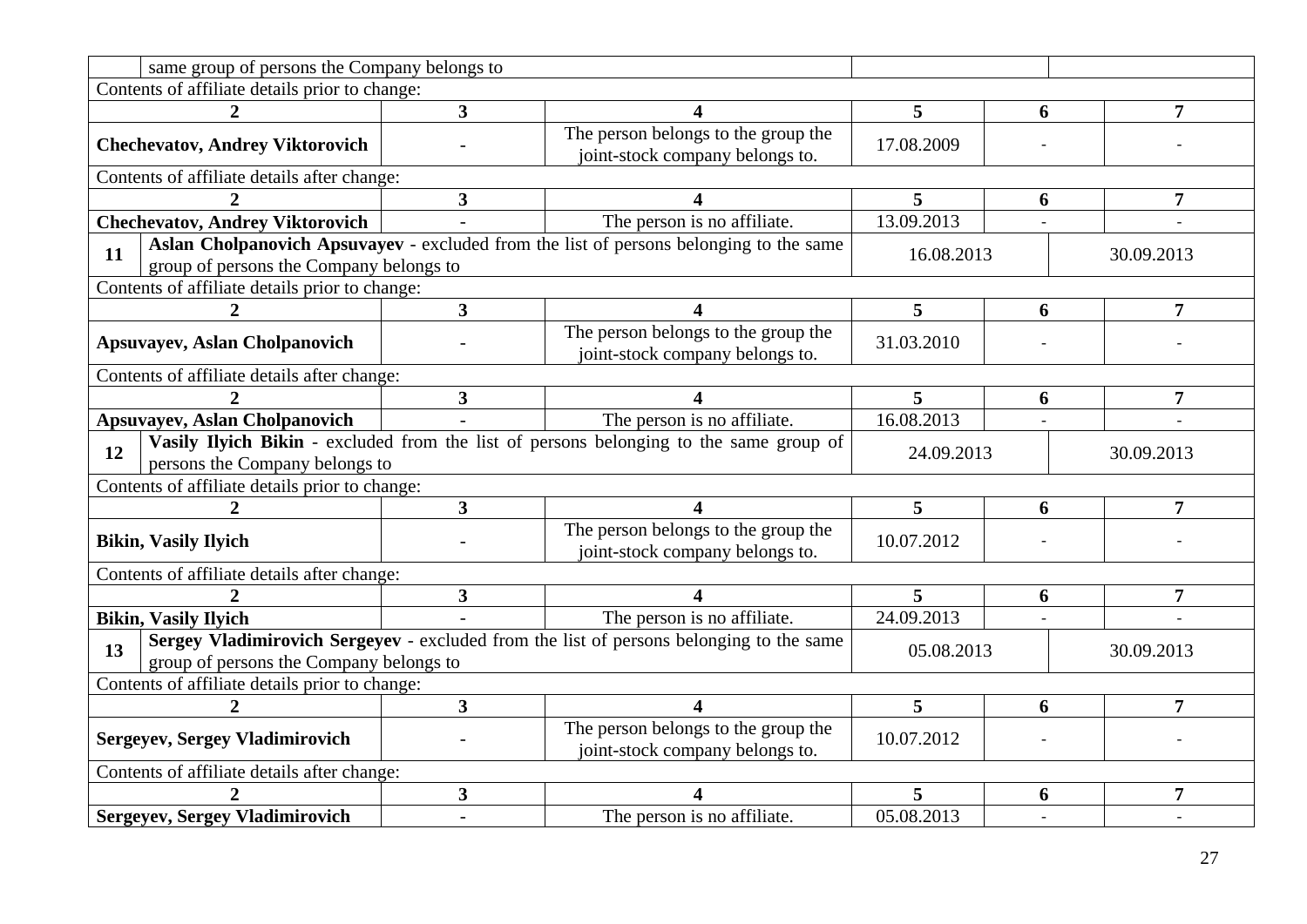| Igor Stepanovich Kozhukhovsky - excluded from the list of persons belonging to the same<br>14<br>group of persons the Company belongs to                           | 01.08.2013                                  |                                                                                       | 30.09.2013 |   |                |  |  |  |
|--------------------------------------------------------------------------------------------------------------------------------------------------------------------|---------------------------------------------|---------------------------------------------------------------------------------------|------------|---|----------------|--|--|--|
| Contents of affiliate details prior to change:                                                                                                                     |                                             |                                                                                       |            |   |                |  |  |  |
|                                                                                                                                                                    | $\overline{\mathbf{3}}$                     |                                                                                       | 5          | 6 | 7              |  |  |  |
| Kozhukhovsky, Igor Stepanovich                                                                                                                                     |                                             | The person belongs to the group the<br>joint-stock company belongs to.                | 10.07.2012 |   |                |  |  |  |
| Contents of affiliate details after change:                                                                                                                        |                                             |                                                                                       |            |   |                |  |  |  |
|                                                                                                                                                                    | $\mathbf{3}$                                |                                                                                       | 5          | 6 | 7              |  |  |  |
| Kozhukhovsky, Igor Stepanovich                                                                                                                                     |                                             | The person is no affiliate.                                                           | 01.08.2013 |   |                |  |  |  |
| Alexey Gennadyevich Chirkov - excluded from the list of persons belonging to the same<br>15<br>26.09.2013<br>30.09.2013<br>group of persons the Company belongs to |                                             |                                                                                       |            |   |                |  |  |  |
| Contents of affiliate details prior to change:                                                                                                                     |                                             |                                                                                       |            |   |                |  |  |  |
|                                                                                                                                                                    | $\overline{\mathbf{3}}$                     | 4                                                                                     | 5          | 6 | 7              |  |  |  |
| <b>Chirkov, Alexey Gennadyevich</b>                                                                                                                                |                                             | The person belongs to the group the<br>joint-stock company belongs to.                | 01.12.2012 |   |                |  |  |  |
|                                                                                                                                                                    | Contents of affiliate details after change: |                                                                                       |            |   |                |  |  |  |
|                                                                                                                                                                    | $\mathbf{3}$                                |                                                                                       | 5          | 6 | 7              |  |  |  |
|                                                                                                                                                                    |                                             |                                                                                       |            |   |                |  |  |  |
| <b>Chirkov, Alexey Gennadyevich</b>                                                                                                                                |                                             | The person is no affiliate.                                                           | 26.09.2013 |   |                |  |  |  |
| 16                                                                                                                                                                 |                                             | Alexey Valentinovich Bogachev - included in the list of persons belonging to the same | 02.07.2013 |   | 30.09.2013     |  |  |  |
| group of persons the Company belongs to                                                                                                                            |                                             |                                                                                       |            |   |                |  |  |  |
| Contents of affiliate details prior to change:                                                                                                                     | 3 <sup>1</sup>                              | 4                                                                                     | 5          | 6 | $\overline{7}$ |  |  |  |
| <b>Bogachev, Alexey Valentinovich</b>                                                                                                                              |                                             | The person is no affiliate.                                                           |            |   |                |  |  |  |
| Contents of affiliate details after change:                                                                                                                        |                                             |                                                                                       |            |   |                |  |  |  |
| 2                                                                                                                                                                  | $\overline{\mathbf{3}}$                     | 4                                                                                     | 5          | 6 | 7              |  |  |  |
| <b>Bogachev, Alexey Valentinovich</b>                                                                                                                              |                                             | The person belongs to the group the<br>joint-stock company belongs to.                | 02.07.2013 |   |                |  |  |  |
| 17                                                                                                                                                                 |                                             | Yevgeniya Vladimirovna Chigarkova - included in the list of persons belonging to the  | 02.07.2013 |   | 30.09.2013     |  |  |  |
| same group of persons the Company belongs to<br>Contents of affiliate details prior to change:                                                                     |                                             |                                                                                       |            |   |                |  |  |  |
|                                                                                                                                                                    | $\overline{\mathbf{3}}$                     | 4                                                                                     | 5          | 6 | 7              |  |  |  |
| Chigarkova, Yevgeniya                                                                                                                                              |                                             | The person is no affiliate.                                                           |            |   |                |  |  |  |
| Vladimirovna                                                                                                                                                       | $-8$                                        |                                                                                       |            |   |                |  |  |  |
| Contents of affiliate details after change:                                                                                                                        |                                             |                                                                                       |            |   |                |  |  |  |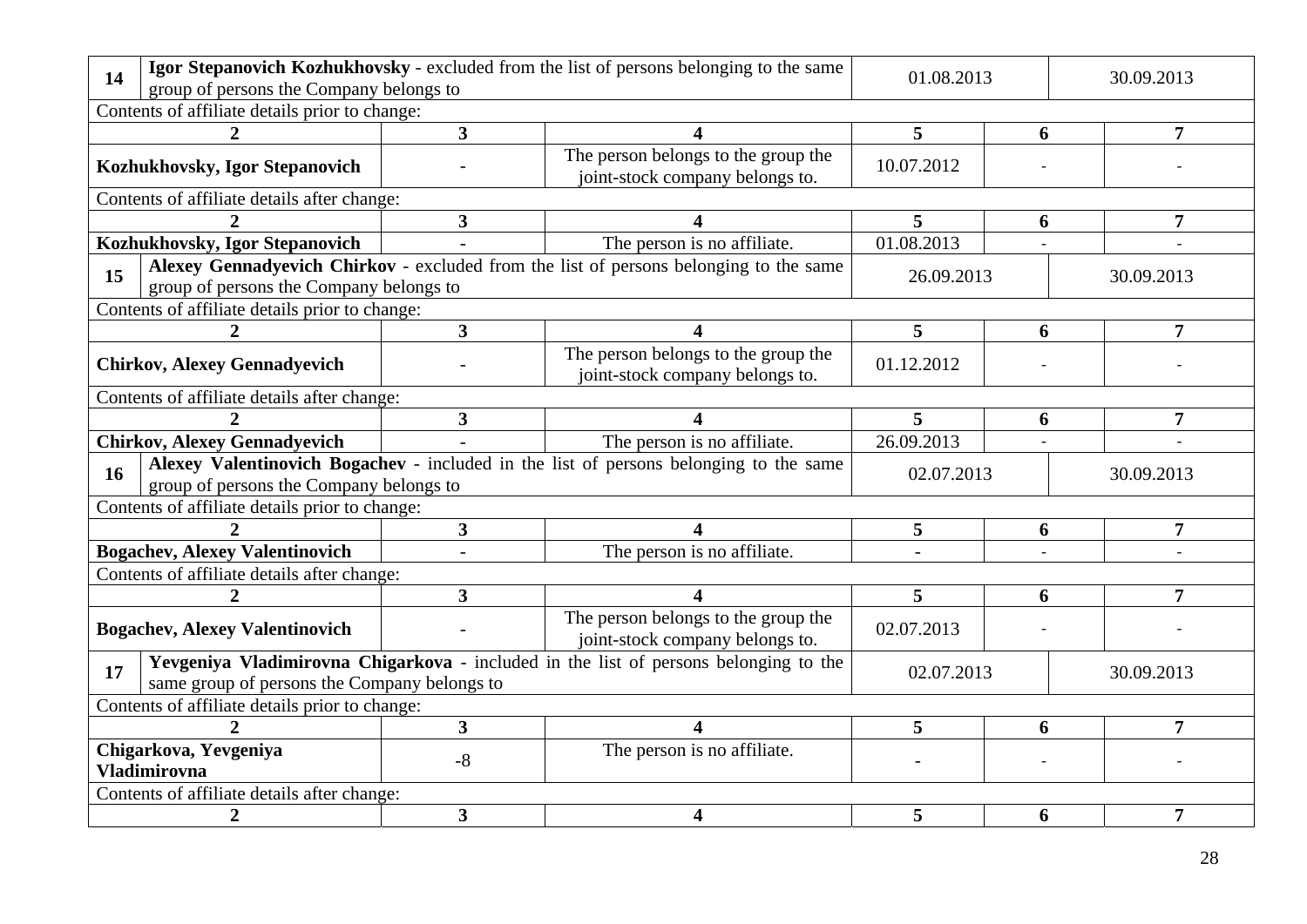|                                                                                                                                      | Chigarkova, Yevgeniya<br><b>Vladimirovna</b>     |                         | The person belongs to the group the<br>joint-stock company belongs to.                    | 02.07.2013 |   |                |  |  |  |
|--------------------------------------------------------------------------------------------------------------------------------------|--------------------------------------------------|-------------------------|-------------------------------------------------------------------------------------------|------------|---|----------------|--|--|--|
| 18                                                                                                                                   | group of persons the Company belongs to          |                         | Roman Vladimirovich Chekalenko - included in the list of persons belonging to the same    | 20.09.2013 |   | 30.09.2013     |  |  |  |
|                                                                                                                                      | Contents of affiliate details prior to change:   |                         |                                                                                           |            |   |                |  |  |  |
|                                                                                                                                      | $\mathcal{D}_{\cdot}$                            | $\overline{\mathbf{3}}$ | 4                                                                                         | 5          | 6 | $\overline{7}$ |  |  |  |
|                                                                                                                                      | <b>Chekalenko, Roman</b>                         |                         | The person is no affiliate.                                                               |            |   |                |  |  |  |
|                                                                                                                                      | <b>Vladimirovich</b>                             |                         |                                                                                           |            |   |                |  |  |  |
|                                                                                                                                      | Contents of affiliate details after change:      |                         |                                                                                           |            |   |                |  |  |  |
|                                                                                                                                      | $\mathbf{2}$                                     | $\overline{\mathbf{3}}$ | 4                                                                                         | 5          | 6 | 7              |  |  |  |
|                                                                                                                                      | <b>Chekalenko, Roman</b><br><b>Vladimirovich</b> |                         | The person belongs to the group the<br>joint-stock company belongs to.                    | 20.09.2013 |   |                |  |  |  |
| Lyubov Ivanovna Chumachenko - included in the list of persons belonging to the same<br>19<br>group of persons the Company belongs to |                                                  |                         |                                                                                           | 21.09.2013 |   | 30.09.2013     |  |  |  |
|                                                                                                                                      | Contents of affiliate details prior to change:   |                         |                                                                                           |            |   |                |  |  |  |
|                                                                                                                                      |                                                  | $\overline{\mathbf{3}}$ |                                                                                           | 5          | 6 | $\overline{7}$ |  |  |  |
|                                                                                                                                      | Chumachenko, Lyubov Ivanovna<br>$\blacksquare$   |                         | The person is no affiliate.                                                               |            |   |                |  |  |  |
|                                                                                                                                      | Contents of affiliate details after change:      |                         |                                                                                           |            |   |                |  |  |  |
|                                                                                                                                      | 2                                                | $\overline{\mathbf{3}}$ | 4                                                                                         | 5          | 6 | 7              |  |  |  |
|                                                                                                                                      | Chumachenko, Lyubov Ivanovna                     |                         | The person belongs to the group the<br>joint-stock company belongs to.                    | 21.09.2013 |   |                |  |  |  |
| 20                                                                                                                                   | group of persons the Company belongs to          |                         | Nikolay Alexeyevich Grishayev - included in the list of persons belonging to the same     | 14.09.2013 |   | 30.09.2013     |  |  |  |
|                                                                                                                                      | Contents of affiliate details prior to change:   |                         |                                                                                           |            |   |                |  |  |  |
|                                                                                                                                      |                                                  | $\mathbf{3}$            |                                                                                           | 5          | 6 | $\overline{7}$ |  |  |  |
|                                                                                                                                      | Grishayev, Nikolay Alexeyevich                   | $\overline{a}$          | The person is no affiliate.                                                               |            |   |                |  |  |  |
|                                                                                                                                      | Contents of affiliate details after change:      |                         |                                                                                           |            |   |                |  |  |  |
|                                                                                                                                      | $\mathbf{2}$                                     | $\overline{3}$          | $\blacktriangle$                                                                          | 5          | 6 | 7              |  |  |  |
|                                                                                                                                      | <b>Grishayev, Nikolay Alexeyevich</b>            |                         | The person belongs to the group the<br>joint-stock company belongs to.                    | 14.09.2013 |   |                |  |  |  |
| 21                                                                                                                                   | of persons the Company belongs to                |                         | Alexander Ivanovich Valuyev - included in the list of persons belonging to the same group | 17.08.2013 |   | 30.09.2013     |  |  |  |
|                                                                                                                                      | Contents of affiliate details prior to change:   |                         |                                                                                           |            |   |                |  |  |  |
|                                                                                                                                      |                                                  | $\mathbf{3}$            |                                                                                           | 5          | 6 |                |  |  |  |
|                                                                                                                                      | <b>Valuyev, Alexander Ivanovich</b>              | $\overline{a}$          | The person is no affiliate.                                                               |            |   |                |  |  |  |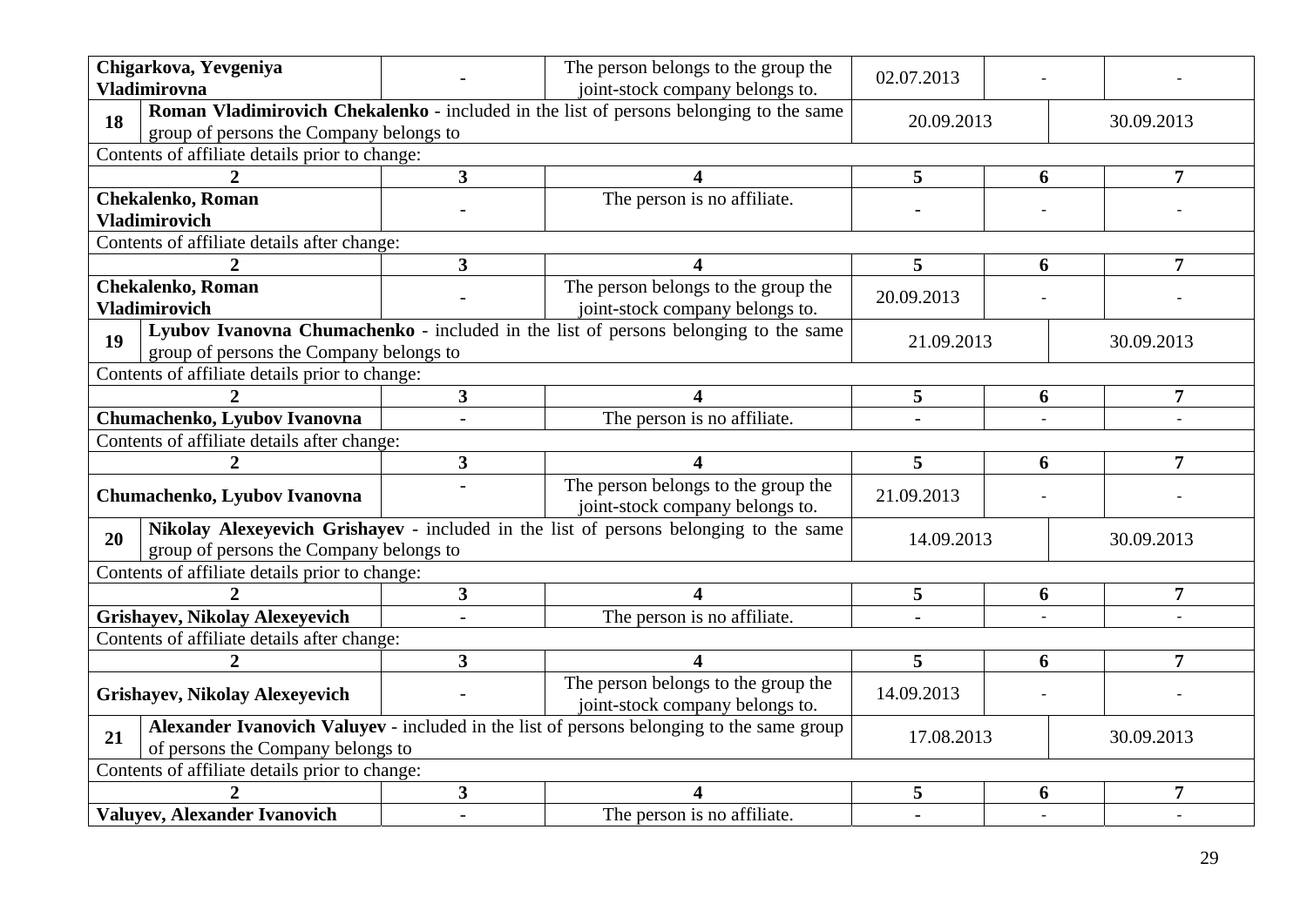|                                                                                                                                                         | Contents of affiliate details after change:                                                                         |                                                    |                                                                                                                                                                                    |            |            |                |  |  |
|---------------------------------------------------------------------------------------------------------------------------------------------------------|---------------------------------------------------------------------------------------------------------------------|----------------------------------------------------|------------------------------------------------------------------------------------------------------------------------------------------------------------------------------------|------------|------------|----------------|--|--|
|                                                                                                                                                         | $\mathcal{D}_{\mathcal{L}}$                                                                                         | 3                                                  |                                                                                                                                                                                    | 5          | 6          | 7              |  |  |
|                                                                                                                                                         | Valuyev, Alexander Ivanovich                                                                                        |                                                    | The person belongs to the group the<br>joint-stock company belongs to.                                                                                                             | 17.08.2013 |            |                |  |  |
| 22<br>of persons the Company belongs to                                                                                                                 |                                                                                                                     |                                                    | Leonid Vladimirovich Mazo - included in the list of persons belonging to the same group                                                                                            | 06.08.2013 |            | 30.09.2013     |  |  |
|                                                                                                                                                         | Contents of affiliate details prior to change:                                                                      |                                                    |                                                                                                                                                                                    |            |            |                |  |  |
|                                                                                                                                                         |                                                                                                                     | $\overline{\mathbf{3}}$                            | 4                                                                                                                                                                                  | 5          | 6          | 7              |  |  |
|                                                                                                                                                         | Mazo, Leonid Vladimirovich                                                                                          |                                                    | The person is no affiliate.                                                                                                                                                        |            |            |                |  |  |
|                                                                                                                                                         | Contents of affiliate details after change:                                                                         |                                                    |                                                                                                                                                                                    |            |            |                |  |  |
|                                                                                                                                                         | 2                                                                                                                   | 3                                                  | 4                                                                                                                                                                                  | 5          | 6          | 7              |  |  |
|                                                                                                                                                         | Mazo, Leonid Vladimirovich                                                                                          |                                                    | The person belongs to the group the<br>joint-stock company belongs to.                                                                                                             | 06.08.2013 |            |                |  |  |
| 23                                                                                                                                                      | Company belongs to                                                                                                  |                                                    | Joint-Stock Company "Electronic Digital Signatures Certifying Center for Power<br><b>Industry</b> " - excluded from the list of persons belonging to the same group of persons the | 16.09.2013 |            | 30.09.2013     |  |  |
|                                                                                                                                                         | Contents of affiliate details prior to change:                                                                      |                                                    |                                                                                                                                                                                    |            |            |                |  |  |
|                                                                                                                                                         |                                                                                                                     | $\overline{\mathbf{3}}$                            | $\overline{\mathbf{4}}$                                                                                                                                                            | 5          | 6          | $\overline{7}$ |  |  |
| <b>Joint-Stock Company "Electronic</b><br><b>Digital Signatures Certifying</b><br><b>Center for Power Industry"</b>                                     |                                                                                                                     | 117630, Moscow,<br>Akademika<br>Chelomeya str., 5A | The person belongs to the group the<br>joint-stock company belongs to.                                                                                                             | 10.07.2012 |            |                |  |  |
|                                                                                                                                                         | Contents of affiliate details after change:                                                                         |                                                    |                                                                                                                                                                                    |            |            |                |  |  |
|                                                                                                                                                         | $\overline{2}$                                                                                                      | $\overline{3}$                                     | 4                                                                                                                                                                                  | 5          | 6          | $\overline{7}$ |  |  |
|                                                                                                                                                         | <b>Joint-Stock Company "Electronic</b><br><b>Digital Signatures Certifying</b><br><b>Center for Power Industry"</b> | 117630, Moscow,<br>Akademika<br>Chelomeya str., 5A | The person is no affiliate.                                                                                                                                                        | 16.09.2013 |            |                |  |  |
| Limited Liability Company "Security Service" - excluded from the list of persons<br>24<br>belonging to the same group of persons the Company belongs to |                                                                                                                     |                                                    |                                                                                                                                                                                    |            | 26.09.2013 | 30.09.2013     |  |  |
|                                                                                                                                                         | Contents of affiliate details prior to change:                                                                      |                                                    |                                                                                                                                                                                    |            |            |                |  |  |
|                                                                                                                                                         |                                                                                                                     | $\overline{3}$                                     | $\overline{\mathbf{4}}$                                                                                                                                                            | 5          | 6          | $\overline{7}$ |  |  |
|                                                                                                                                                         | <b>Limited Liability Company</b><br>"Security Service"<br>Contents of affiliate details after change:               | 614600<br>Perm,<br>Komsomolsky pr.,<br>48          | The person belongs to the group the<br>joint-stock company belongs to.                                                                                                             | 01.07.2008 |            |                |  |  |
|                                                                                                                                                         |                                                                                                                     |                                                    |                                                                                                                                                                                    |            |            |                |  |  |